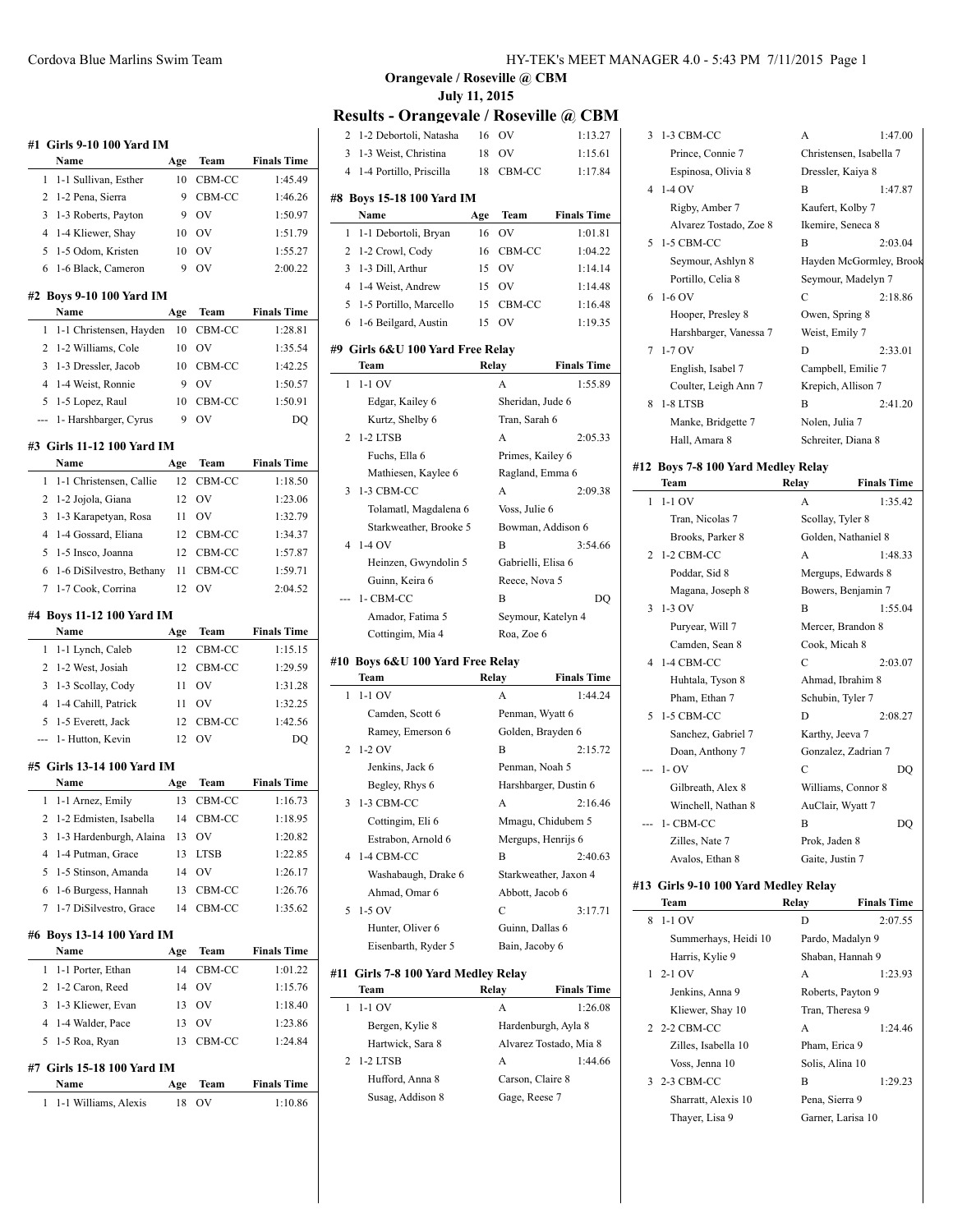#### **(#13 Girls 9-10 100 Yard Medley Relay)**

| 4 2-4 OV              | C                 | 1:34.20                  |
|-----------------------|-------------------|--------------------------|
| Audrain, Elena 9      | Beil, Megan 9     |                          |
| Bernino, Lucy 9       |                   | Brackett, Christalina 10 |
| $52-5$ OV             | B                 | 1:34.58                  |
| Rigby, Amanda 9       | Odom, Kristen 10  |                          |
| Roberts, Shelbie 9    | Black, Cameron 9  |                          |
| 6 2-6 CBM-CC          | C                 | 1:38.75                  |
| Magness, Ashley 10    | Doan, Kim 9       |                          |
| Sullivan, Esther 10   | Lopez, Lupita 10  |                          |
| 7 2-7 LTSB            | A                 | 1:45.69                  |
| Simon, Madelyn 9      | Hufford, Ashley 9 |                          |
| Schreiter, Jocelyn 10 | Wagner, Alexis 9  |                          |

### **#14 Boys 9-10 100 Yard Medley Relay**

 $\overline{a}$ 

|             | Team                   | Relay             | <b>Finals Time</b>     |
|-------------|------------------------|-------------------|------------------------|
| 1           | $1-1$ OV               | A                 | 1:16.92                |
|             | Eisenbarth, Tyler 9    |                   | Heinzen, Deklan 10     |
|             | Williams, Cole 10      | Penman, Bode 9    |                        |
| $2^{\circ}$ | 1-2 CBM-CC             | A                 | 1:17.53                |
|             | Dressler, Jacob 10     | Prevatt, Ethan 10 |                        |
|             | Christensen, Hayden 10 |                   | Espinosa, Diego 9      |
| 3           | 1-3 CBM-CC             | B                 | 1:30.96                |
|             | Tolamatl, Andrew 9     | Anwari, Atal 10   |                        |
|             | Roa, Antonio 9         |                   | Gerrits, Aleksandr 9   |
| 4           | $1-4$ OV               | $\overline{B}$    | 1:35.78                |
|             | Hunter, Thomas 10      | Ramey, Benson 9   |                        |
|             | Harshbarger, Cyrus 9   | Bain, Riley 9     |                        |
| 5           | $1-5$ OV               | C                 | 1:39.45                |
|             | Weist, Ronnie 9        |                   | Gabrielli, Marcello 10 |
|             | Smith, Brennan 9       | Fear, Austin 10   |                        |
|             | 6 1-6 CBM-CC           | C                 | 1:43.34                |
|             | Monroe, Timothy 10     | Shubert, Dylan 9  |                        |
|             | Prok, Jacob 10         | Lopez, Raul 10    |                        |
| 7           | $1-7$ OV               | D                 | 1:43.84                |
|             | Bergen, Ryland 10      |                   | AuClair, Matthew 10    |
|             | Begley, Zane 10        | Durgin, Elijah 9  |                        |
| 8           | 1-8 CBM-CC             | D                 | 1:43.86                |
|             | Kofnovec, Justin 9     |                   | Nguyen, Vincent 10     |
|             | Bowman, Landon 9       | Schulze, Avery 9  |                        |

#### **#15 Girls 11-12 200 Yard Medley Relay**

|               | Team                       | Relay               | <b>Finals Time</b>      |
|---------------|----------------------------|---------------------|-------------------------|
| 1.            | $1-1$ OV                   | A                   | 2:39.97                 |
|               | Jojola, Giana 12           | Karapetyan, Rosa 11 |                         |
|               | Alvarez Tostado, Fionnah 1 | Weist, Julia 12     |                         |
|               | 2 1-2 CBM-CC               | A                   | 2:40.30                 |
|               | Christensen, Callie 12     | Langford, Sydney 12 |                         |
|               | Gossard, Eliana 12         | Goetze, Zoe 11      |                         |
| $\mathcal{F}$ | $1-3$ OV                   | R                   | 3:06.70                 |
|               | Garcia, Luisa 11           | Wilson, Katelyn 12  |                         |
|               | Bernino, Hannah 11         | Brooks, Bridgitt 11 |                         |
|               | 4 1-4 CBM-CC               | R                   | 3:07.59                 |
|               | Amador, Carla 12           | Insco, Joanna 12    |                         |
|               | Burgess, Emelia 11         | Amador, Victoria 11 |                         |
| 5             | 1-5 CBM-CC                 | C                   | 3:19.69                 |
|               | Burgess, Kylie 11          |                     | DiSilvestro, Bethany 11 |
|               | Burgess, Samantha 11       | Prok, Julia 12      |                         |
|               |                            |                     |                         |

# **Orangevale / Roseville @ CBM July 11, 2015**

# **Results - Orangevale / Roseville @ CBM #16 Boys 11-12 200 Yard Medley Relay**

|   | Team                                          | Relay<br><b>Finals Time</b>       |
|---|-----------------------------------------------|-----------------------------------|
| 1 | 1-1 CBM-CC                                    | A<br>2:27.27                      |
|   | Tadlock, Gabriel 12                           | Voss, Mason 12                    |
|   | Lynch, Caleb 12                               | West, Josiah 12                   |
| 2 | $1-2$ OV                                      | 2:38.16<br>A                      |
|   | Scollay, Cody 11                              | Cahill, Patrick 11                |
|   | Black, Ethan 11                               | Coulter, James 11                 |
| 3 | 1-3 CBM-CC                                    | C<br>3:05.85                      |
|   | Shubert, Braden 11                            | Everett, Jack 12                  |
|   | Gossard, Isaiah 11                            | Newmarch, Carson 12               |
| 4 | 1-4 CBM-CC                                    | 3:11.21<br>D                      |
|   | Magness, CJ 12                                | Whitaker, Eli 11                  |
|   | Fry, Elliot 11                                | Konarski, Austin 11               |
| 5 | $1-5$ OV                                      | B<br>3:11.55                      |
|   | Summerhays, Hunter 12                         | Penman, Logan 11                  |
|   | Olalde, Gabriel 12                            | Warren, Zachary 12                |
|   | 1- CBM-CC                                     | B<br>DQ                           |
|   | Schulze, Marlon 11                            | Avalos, Andrew 11                 |
|   | Sillas, Jimmy 12                              | Pena, Kove 11                     |
|   |                                               |                                   |
|   | #17 Girls 13-14 200 Yard Medley Relay<br>Team | <b>Finals Time</b><br>Relay       |
|   | 1-1 CBM-CC                                    | 2:21.24                           |
| 1 |                                               | A                                 |
|   | Arnez, Emily 13                               | Konarski, Shelby 14               |
|   | Edmisten, Isabella 14                         | Coleman-Salgado, Krishnay         |
| 2 | $1-2$ OV                                      | A<br>2:39.54                      |
|   | Stinson, Amanda 14                            | Hardenburgh, Alaina 13            |
|   | Coulter, Catherine 13                         | Nicholas, Shelby 13               |
| 3 | 1-3 CBM-CC                                    | 2:43.64<br>B                      |
|   | Burgess, Hannah 13                            | Insco, Harriet 14                 |
|   | Edmisten, Julianna 13                         | DiSilvestro, Grace 14             |
| 4 | 1-4 CBM-CC                                    | 2:59.88<br>C                      |
|   | Ritchie, Lily 13                              | Huhtala, Katrina 13               |
|   | Bowers, Danielle 13                           | Langford, Maya 14                 |
|   | #18 Boys 13-14 200 Yard Medley Relay          |                                   |
|   | Team                                          | Relay<br><b>Finals Time</b>       |
| 1 | $1-1$ OV                                      | A<br>2:16.35                      |
|   | Boe, Jacob 14                                 | Kliewer, Evan 13                  |
|   | Caron, Reed 14                                | Walder, Pace 13                   |
|   | 2 1-2 CBM-CC                                  | A<br>2:19.58                      |
|   | Monroe, James 14                              | Porter, Ethan 14                  |
|   |                                               | Zilles, Jackson 13                |
|   | Whitaker, Wesley 13                           |                                   |
| 3 | $1-3$ OV                                      | В<br>2:42.34                      |
|   |                                               |                                   |
|   | Weist, David 14<br>Heinzen, Trayton 13        | Odom, Grant 13<br>Zapata, Wade 14 |

|                        | .                 | .                    |
|------------------------|-------------------|----------------------|
| $1-1$ OV               | A                 | 2:14.38              |
| Weist, Christina 18    | Gwin, Kourtney 16 |                      |
| Warix, Sara 18         |                   | Williams, Alexis 18  |
| 2 1-2 CBM-CC           | A                 | 2:24.28              |
| Baza, Julissa 15       | Todd, Ashley 16   |                      |
| Portillo, Priscilla 18 |                   | Edmisten, Rebecca 16 |
|                        |                   |                      |

| --- | 1- OV                                |     | В                     | DQ                 |
|-----|--------------------------------------|-----|-----------------------|--------------------|
|     | Boe, Taylor 15                       |     | Debortoli, Natasha 16 |                    |
|     | Warren, Katelyn 16                   |     | Olalde, Desia 15      |                    |
|     |                                      |     |                       |                    |
|     | #20 Boys 15-18 200 Yard Medley Relay |     |                       |                    |
|     | Team                                 |     | Relay                 | <b>Finals Time</b> |
| 1   | $1-1$ OV                             |     | А                     | 1:56.20            |
|     | Boe, Joshua 17                       |     | Debortoli, Bryan 16   |                    |
|     | Dill, Arthur 15                      |     | Weist, Andrew 15      |                    |
| 2   | 1-2 CBM-CC                           |     | A                     | 2:06.05            |
|     | Wroth, Dale 18                       |     | Norris, Andy 18       |                    |
|     | Crowl, Cody 16                       |     | Portillo, Marcello 15 |                    |
| 3   | $1-3$ OV                             |     | B                     | 2:24.33            |
|     | Zapata, Jesse 16                     |     | Debortoli, Zachary 17 |                    |
|     | Beilgard, Austin 15                  |     | Coulter, Joshua 15    |                    |
|     |                                      |     |                       |                    |
|     | #21 Girls 6&U 25 Yard Free           |     |                       |                    |
|     | Name                                 | Age | Team                  | <b>Finals Time</b> |
| 17  | 1-1 Mercer, Nicole                   | 6   | OV                    | 47.10              |
| 18  | 1-2 Gabrielli, Elisa                 | 6   | OV                    | 48.64              |
| 19  | 1-3 Seymour, Katelyn                 | 4   | CBM-CC                | 1:14.81            |
| 20  | 1-4 Guinn, Keira                     | 6   | OV                    | 1:17.99            |
| 21  | 1-5 Caditz, Leora                    | 4   | CBM-CC                | 1:55.35            |
| 22  | 1-6 Cottingim, Mia                   | 4   | CBM-CC                | 2:18.04            |
| 8   | 2-1 Sheridan, Jude                   | 6   | OV                    | 34.35              |
| 9   | 2-2 Ragland, Emma                    | 6   | LTSB                  | 36.24              |
| 10  | 2-3 Roa, Zoe                         | 6   | CBM-CC                | 39.19              |
| 11  | 2-4 Primes, Kailey                   | 6   | <b>LTSB</b>           | 39.43              |
| 13  | 2-5 Heinzen, Gwyndolin               | 5   | OV                    | 40.03              |
| 14  | 2-6 Reece, Nova                      | 5   | OV                    | 40.24              |
| 15  | 2-7 Amador, Fatima                   | 5   | CBM-CC                | 40.90              |
| 16  | 2-8 Voss, Julie                      | 6   | CBM-CC                | 41.78              |
| 1   | 3-1 Mathiesen, Kaylee                | 6   | <b>LTSB</b>           | 26.18              |
| 2   | 3-2 Tran, Sarah                      | 6   | OV                    | 26.94              |
| 3   | 3-3 Edgar, Kailey                    | 6   | OV                    | 28.34              |
| 4   | 3-4 Fuchs, Ella                      | 6   | <b>LTSB</b>           | 29.09              |
| 5   | 3-5 Starkweather, Brooke             | 5   | CBM-CC                | 31.86              |
| 6   | 3-6 Kurtz, Shelby                    | 6   | OV                    | 32.61              |
| 7   |                                      | 6   |                       |                    |
|     | 3-7 Tolamatl, Magdalena              |     | CBM-CC                | 33.78              |
| 12  | 3-8 Bowman, Addison                  | 6   | CBM-CC                | 39.94              |
|     | #22 Boys 6&U 25 Yard Free            |     |                       |                    |
|     | Name                                 | Age | Team                  | <b>Finals Time</b> |
| 21  | 1-1 Karapetyan, Shaunt               | 5   | OV                    | 54.25              |
| 22  | 1-2 Mergups, Aleksandrs              | 4   | CBM-CC                | 57.15              |
| 24  | 1-3 Prince, Ben                      | 6   | CBM-CC                | 1:20.96            |
| 25  | 1-4 Poddar, Neil                     | 4   | CBM-CC                | 2:23.99            |
| --- | 1- Weist, Christian                  | 5   | OV                    | DO                 |
| 12  | 2-1 Bain, Jacoby                     | 6   | OV                    | 38.03              |
| 14  | 2-2 Ahmad, Omar                      | 6   | CBM-CC                | 41.50              |
| 18  | 2-3 Guinn, Dallas                    | 6   | OV                    | 46.30              |
| 19  | 2-4 Eisenbarth, Ryder                | 5   | OV                    | 47.84              |
| 20  | 2-5 Starkweather, Jaxon              | 4   | CBM-CC                | 52.40              |
|     |                                      |     |                       |                    |
| 23  | 2-6 Hunter, Oliver                   | 6   | OV                    | 58.46              |
| 4   | 3-1 Harshbarger, Dustin              | 6   | OV                    | 26.93              |
| 5   | 3-2 Penman, Wyatt                    | 6   | OV                    | 28.05              |
| 8   | 3-3 Penman, Noah                     | 5   | OV                    | 32.47              |
| 9   | 3-4 Washabaugh, Drake                | 6   | CBM-CC                | 34.96              |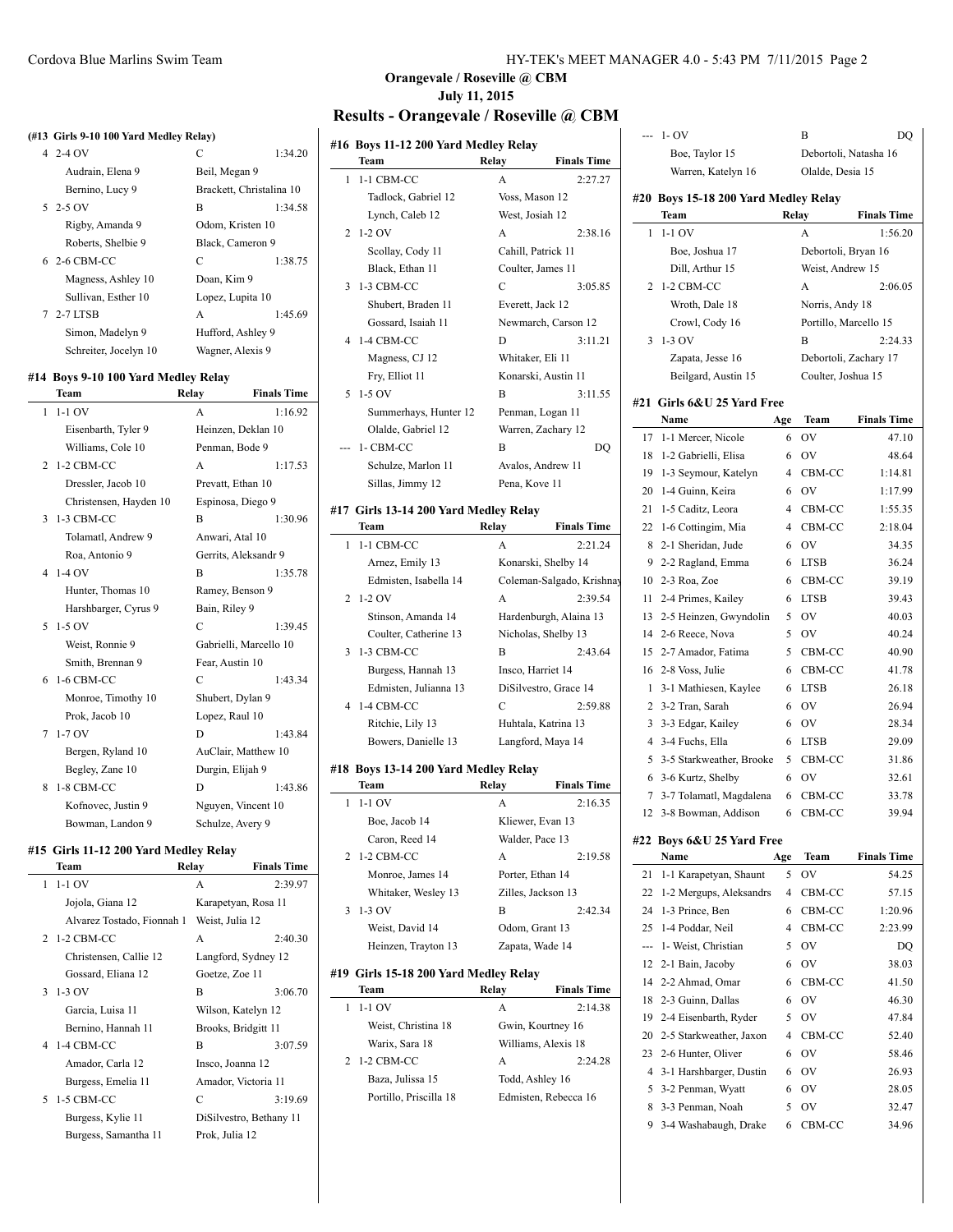|                | (#22 Boys 6&U 25 Yard Free) |                |             |                    |
|----------------|-----------------------------|----------------|-------------|--------------------|
| 13             | 3-5 Abbott, Jacob           | 6              | CBM-CC      | 38.80              |
| 15             | 3-6 Mmagu, Chidubem         | 5              | CBM-CC      | 41.51              |
| 16             | 3-7 Jenkins, Jack           | 6              | OV          | 44.85              |
| 17             | 3-8 Begley, Rhys            | 6              | OV          | 45.18              |
| 1              | 4-1 Mergups, Henrijs        | 6              | CBM-CC      | 21.54              |
| $\overline{c}$ | 4-2 Golden, Brayden         | 6              | OV          | 22.97              |
| 3              | 4-3 Camden, Scott           | 6              | OV          | 23.21              |
| 6              | 4-4 Ramey, Emerson          | 6              | OV          | 28.93              |
| 7              | 4-5 Pabon, Dominic          | 6              | <b>LTSB</b> | 31.53              |
| 10             | 4-6 Cottingim, Eli          | 6              | CBM-CC      | 36.59              |
| 11             | 4-7 Estrabon, Arnold        | 6              | CBM-CC      | 36.96              |
|                | #23 Girls 7-8 25 Yard Free  |                |             |                    |
|                | Name                        | Age            | Team        | <b>Finals Time</b> |
| 16             | 1-1 Harshbarger, Vanessa    | 7              | OV          | 26.35              |
| 21             | 1-2 Krepich, Allison        | 7              | OV          | 28.06              |
| 23             | 1-3 Owen, Spring            | 8              | OV          | 29.82              |
| 24             | 1-4 Silvers, Regan          | 7              | OV          | 33.37              |
| 25             | 1-5 Manke, Bridgette        | 7              | <b>LTSB</b> | 35.79              |
| 27             | 1-6 Campbell, Emilie        | 7              | OV          | 36.95              |
| 28             | 1-7 Six, Ashlyn             | 7              | OV          | 37.60              |
| 12             | 2-1 Ikemire, Seneca         | 8              | OV          | 23.86              |
| 13             | 2-2 Harris, Avery           | $\overline{7}$ | OV          | 24.23              |
| 15             | 2-3 Portillo, Celia         | 8              | CBM-CC      | 25.86              |
| 18             | 2-4 English, Isabel         | 7              | OV          | 26.78              |
| 26             | 2-5 Nolen, Julia            | 7              | <b>LTSB</b> | 36.54              |
| 7              | 3-1 Kaufert, Kolby          | 7              | OV          | 20.88              |
| 8              | 3-2 Alvarez Tostado, Zoe    | 8              | OV          | 21.35              |
| 10             | 3-3 Rigby, Amber            | 7              | OV          | 22.01              |
| 14             | 3-4 Hayden McGormley,       | 8              | CBM-CC      | 25.54              |
| 17             | 3-5 Seymour, Madelyn        | 7              | CBM-CC      | 26.62              |
| 19             | 3-6 Schreiter, Diana        | 8              | <b>LTSB</b> | 27.83              |
| 20             | 3-7 Gage, Reese             | 7              | <b>LTSB</b> | 27.95              |
| 22             | 3-8 Prince, Connie          | 7              | CBM-CC      | 28.19              |
| 1              | 4-1 Hardenburgh, Ayla       | 8              | OV          | 16.87              |
| $\overline{c}$ | 4-2 Alvarez Tostado, Mia    | 8              | OV          | 16.93              |
| 3              | 4-3 Bergen, Kylie           | 8              | OV          | 18.13              |
| 4              | 4-4 Carson, Claire          | 8              | <b>LTSB</b> | 18.46              |
| 5              | 4-5 Dressler, Kaiya         | 8              | CBM-CC      | 19.71              |
| 6              | 4-6 Christensen, Isabella   | 7              | CBM-CC      | 20.10              |
| 9              | 4-7 Hufford, Anna           | 8              | <b>LTSB</b> | 21.65              |
| 11             | 4-8 Seymour, Ashlyn         | 8              | CBM-CC      | 22.57              |

## **#24 Boys 7-8 25 Yard Free**

 $\overline{a}$ 

| Name                    | Age | <b>Team</b>    | <b>Finals Time</b> |
|-------------------------|-----|----------------|--------------------|
| 13 1-1 Williams, Connor | 8   | OV             | 31.08              |
| 17 1-2 Marchica, Andy   |     | CBM-CC         | 34.02              |
| 18 1-3 Schofield, Jack  | 7   | OV             | 34.28              |
| 19 1-4 Cazier, Bhavik   |     | CBM-CC         | 34.73              |
| 20 1-5 Darr, Johnathan  |     | CBM-CC         | 40.66              |
| 21 1-6 Prevatt, Jonas   |     | CBM-CC         | 42.27              |
| 22 1-7 Pardo, Joseph    | 8   | OV             | 43.28              |
| 7 2-1 Tran, Nicolas     |     | O <sub>V</sub> | 24.66              |
| 9 2-2 Mercer, Brandon   | 8   | OV             | 26.72              |
| 10 2-3 Gilbreath, Alex  |     | OV             | 27.10              |
|                         |     |                |                    |

**Orangevale / Roseville @ CBM July 11, 2015**

## **Results - Orangevale / Roseville @ CBM**

| 11             | 2-4 Sanchez, Gabriel        | 7   | CBM-CC      | 28.11              |
|----------------|-----------------------------|-----|-------------|--------------------|
| 12             | 2-5 Winchell, Nathan        | 8   | OV          | 28.42              |
| 14             | 2-6 Ahmad, Ibrahim          | 8   | CBM-CC      | 31.23              |
| 15             | 2-7 AuClair, Wyatt          | 7   | OV          | 31.49              |
| 16             | 2-8 Sharratt, Cody          | 7   | CBM-CC      | 31.92              |
| 1              | 3-1 Mergups, Edwards        | 8   | CBM-CC      | 19.75              |
| 2              | 3-2 Prok, Jaden             | 8   | CBM-CC      | 22.13              |
| 3              | 3-3 Camden, Sean            | 8   | OV          | 22.14              |
| 4              | 3-4 Cook, Micah             | 8   | OV          | 23.06              |
| 5              | 3-5 Puryear, Will           | 7   | OV          | 23.20              |
| 6              | 3-6 Ragland, Jordan         | 7   | <b>LTSB</b> | 24.18              |
| 8              | 3-7 Zilles, Nate            | 7   | CBM-CC      | 25.36              |
|                |                             |     |             |                    |
|                | #25 Girls 9-10 25 Yard Free |     |             |                    |
|                | Name                        | Age | Team        | <b>Finals Time</b> |
| 21             | 1-1 Shaban, Hannah          | 9   | OV          | 25.48              |
| 26             | 1-2 Summerhays, Hazel       | 9   | OV          | 33.19              |
| 14             | 2-1 Beil, Megan             | 9   | OV          | 21.81              |
| 16             | 2-2 Audrain, Elena          | 9   | OV          | 22.64              |
| 17             | 2-3 Harris, Kylie           | 9   | OV          | 22.69              |
| 18             | 2-4 Pardo, Madalyn          | 9   | OV          | 23.04              |
| 19             | 2-5 Huhtala, Isabella       | 10  | CBM-CC      | 24.83              |
| 22             | 2-6 Summerhays, Heidi       | 10  | OV          | 25.56              |
| 23             | 2-7 Rose, Kaci              | 10  | CBM-CC      | 27.35              |
| 25             | 2-8 Strode, Norma           | 9   | CBM-CC      | 29.24              |
| 8              | 3-1 Pham, Erica             | 9   | CBM-CC      | 18.42              |
| 9              | 3-2 Doan, Kim               | 9   | CBM-CC      | 19.34              |
| 10             | 3-3 Brackett, Christalina   | 10  | OV          | 19.80              |
| 11             | 3-4 Roberts, Shelbie        | 9   | OV          | 20.12              |
| 12             | 3-5 Bernino, Lucy           | 9   | OV          | 20.31              |
| 13             | 3-6 Rigby, Amanda           | 9   | OV          | 21.46              |
| 15             | 3-7 Lopez, Lupita           | 10  | CBM-CC      | 22.36              |
| 20             | 3-8 Simon, Madelyn          | 9   | <b>LTSB</b> | 25.29              |
| 1              | 4-1 Tran, Theresa           | 9   | OV          | 16.76              |
| 2              | 4-2 Schreiter, Jocelyn      | 10  | LTSB        | 17.00              |
| 3              | 4-3 Jenkins, Anna           | 9   | OV          | 17.66              |
| 4              | 4-4 Pena, Sierra            | 9   | CBM-CC      | 17.80              |
| 5              | 4-5 Zilles, Isabella        | 10  | CBM-CC      | 18.03              |
| 6              | 4-6 Thayer, Lisa            | 9   | CBM-CC      | 18.11              |
| $\overline{7}$ | 4-7 Roberts, Payton         | 9   | OV          | 18.37              |
|                | 24 4-8 Wagner, Alexis       | 9   | LTSB        | 28.43              |
|                | #26 Boys 9-10 25 Yard Free  |     |             |                    |
|                | Name                        | Age | Team        | <b>Finals Time</b> |
| 5              | 1-1 Durgin, Elijah          | 9   | OV          | 17.54              |
| 10             | 1-2 Cazier, Zekaia          | 9   | CBM-CC      | 19.93              |
| 11             | 1-3 Jiang, Luke             | 10  | CBM-CC      | 20.27              |
| 12             | 1-4 Begley, Zane            | 10  | OV          | 20.51              |
| 18             | 1-5 AuClair, Matthew        | 10  | OV          | 25.62              |
| 19             | 1-6 Ramey, Benson           | 9   | OV          | 27.08              |
| 20             | 1-7 Umstead, Ryan           | 10  | OV          | 32.86              |
| 7              | 2-1 Roa, Antonio            | 9   | CBM-CC      | 19.03              |
| 8              | 2-2 Hunter, Thomas          | 10  | OV          | 19.38              |
| 13             |                             |     |             |                    |
|                | 2-3 Bergen, Ryland          | 10  | OV          | 20.61              |
| 14             | 2-4 Smith, Brennan          | 9   | OV          | 20.68              |
| 15             | 2-5 Tolamatl, Andrew        | 9   | CBM-CC      | 21.40              |

| ---     | 2- Fear, Austin                            | 10       | OV               | DQ                 |
|---------|--------------------------------------------|----------|------------------|--------------------|
| 1       | 3-1 Espinosa, Diego                        | 9        | CBM-CC           | 15.85              |
| 2       | 3-2 Eisenbarth, Tyler                      | 9        | OV               | 17.12              |
| 3       | 3-3 Dressler, Jacob                        | 10       | CBM-CC           | 17.20              |
| 4       | 3-4 Penman, Bode                           | 9        | OV               | 17.49              |
| 6       | 3-5 Gerrits, Aleksandr                     | 9        | CBM-CC           | 18.48              |
| 9       | 3-6 Bain, Riley                            | 9        | OV               | 19.62              |
| 16      | 3-7 Kennedy, Gregory                       | 10       | LTSB             | 25.14              |
| #27     | Girls 11-12 50 Yard Free                   |          |                  |                    |
|         | Name                                       | Age      | <b>Team</b>      | <b>Finals Time</b> |
| 9       | 1-1 Burgess, Samantha                      | 11       | CBM-CC           | 42.72              |
| 14      | 1-2 Six, Alana                             | 11       | OV               | 45.41              |
| 15      | 1-3 Walder, Georgia                        | 11       | OV               | 46.46              |
| 7       | 2-1 Amador, Victoria                       | 11       | CBM-CC           | 37.98              |
| 8       | 2-2 Brooks, Bridgitt                       | 11       | OV               | 41.15              |
| 10      | 2-3 Prok, Julia                            | 12       | CBM-CC           | 43.15              |
| 11      | 2-4 Cook, Corrina                          | 12       | OV               | 44.08              |
| 12      | 2-5 Burgess, Kylie                         | 11       | CBM-CC           | 44.82              |
| 13      | 2-6 Bremer, Shania                         | 12       | CBM-CC           | 44.91              |
| 16      | 2-7 Garcia, Luisa                          | 11       | OV               | 48.48              |
| 1       | 3-1 Christensen, Callie                    | 12       | CBM-CC           | 31.82              |
| 2       | 3-2 Goetze, Zoe                            | 11       | CBM-CC           | 33.62              |
| 3       | 3-3 Alvarez Tostado, Fior                  | 11       | OV               | 34.12              |
| 4       | 3-4 Langford, Sydney                       | 12       | CBM-CC           | 34.19              |
| 5       | 3-5 Karapetyan, Rosa                       | 11       | OV               | 34.37              |
| 6       | 3-6 Wilson, Katelyn                        | 12       | OV               | 34.81              |
|         |                                            |          |                  |                    |
| #28     | Boys 11-12 50 Yard Free                    |          |                  |                    |
|         |                                            |          |                  |                    |
|         | Name                                       | Age      | Team             | <b>Finals Time</b> |
| 15      | 1-1 Avalos, Andrew                         | 11       | CBM-CC           | 41.86              |
| 16      | 1-2 Kartchner, Kaden                       | 11       | CBM-CC           | 42.19              |
| 17      | 1-3 Konarski, Austin                       | 11       | CBM-CC           | 44.87              |
| 19      | 1-4 Butler, Rylee                          | 11       | OV               | 46.18              |
| 20      | 1-5 Hutton, Kevin                          | 12       | OV               | 47.61              |
| 21      | 1-6 Whitaker, Eli                          | 11       | CBM-CC           | 47.78              |
| 5       | 2-1 Gossard, Isaiah                        | 11       | CBM-CC           | 35.52              |
| 7       | 2-2 Sillas, Jimmy                          | 12       | CBM-CC           | 36.51              |
| 11      | 2-3 Penman, Logan                          | 11       | OV               | 38.62              |
| 12      | 2-4 Fry, Elliot                            | 11       | CBM-CC           | 40.66              |
| 13      | 2-5 Magness, CJ                            | 12       | CBM-CC           | 40.78              |
| 14      | 2-6 Shubert, Braden                        | 11       | CBM-CC           | 40.86              |
| 18      | 2-7 Summerhays, Hunter                     | 12       | OV               | 45.93              |
| 1       | 3-1 Lynch, Caleb                           | 12       | CBM-CC           | 29.51              |
| 2       | 3-2 Pena, Kove                             | 11       | CBM-CC           | 32.75              |
| 3       | 3-3 Voss, Mason                            | 12       | CBM-CC           | 32.84              |
| 4       | 3-4 Coulter, James                         | 11       | OV               | 35.44              |
| 6       | 3-5 Scollay, Cody                          | 11       | OV               | 36.09              |
| 8       | 3-6 Tadlock, Gabriel                       | 12       | CBM-CC           | 37.22              |
| 9<br>10 | 3-7 Warren, Zachary<br>3-8 Olalde, Gabriel | 12<br>12 | OV<br>OV         | 37.60<br>38.28     |
|         |                                            |          |                  |                    |
|         | #29 Girls 13-14 50 Yard Free               |          |                  |                    |
|         | Name                                       | Age      | Team             | <b>Finals Time</b> |
| 6       | 1-1 Edmisten, Julianna                     | 13       | CBM-CC           | 33.29              |
| 7<br>8  | 1-2 Ritchie, Lily<br>1-3 Huhtala, Katrina  | 13<br>13 | CBM-CC<br>CBM-CC | 35.41<br>35.46     |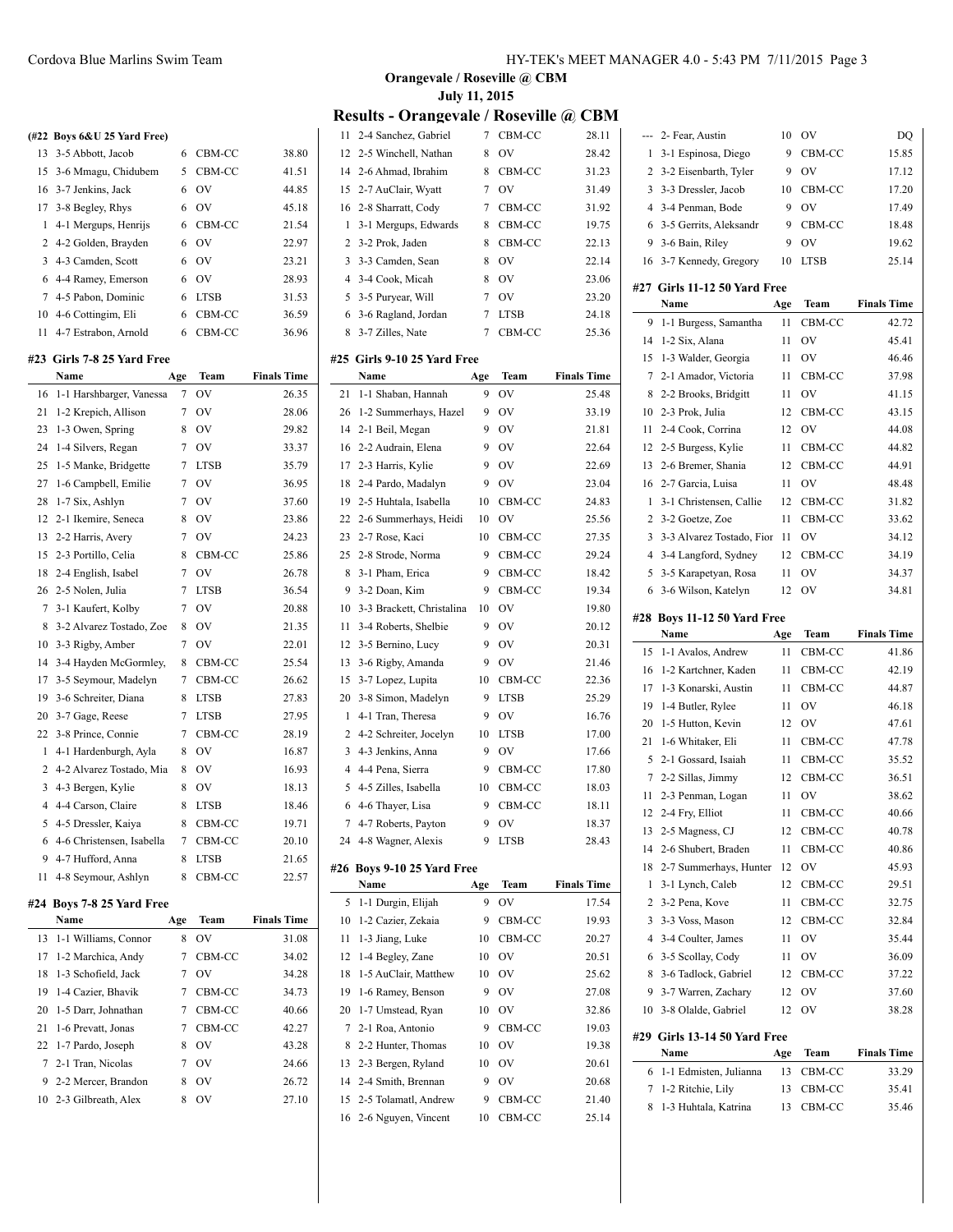|    | (#29 Girls 13-14 50 Yard Free)      |                |              |                    |
|----|-------------------------------------|----------------|--------------|--------------------|
| 11 | 1-4 Argo, Savannah                  | 13             | OV           | 37.47              |
| 13 | 1-5 Langford, Maya                  | 14             | CBM-CC       | 40.11              |
| 14 | 1-6 Insco, Harriet                  | 14             | CBM-CC       | 41.22              |
| 1  | 2-1 Coleman-Salgado, Kr             | 13             | CBM-CC       | 30.48              |
| 2  | 2-2 Arnez, Emily                    | 13             | CBM-CC       | 31.13              |
| 3  | 2-3 Putman, Grace                   | 13             | <b>LTSB</b>  | 31.34              |
| 4  | 2-4 Konarski, Shelby                | 14             | CBM-CC       | 31.97              |
| 5  | 2-5 Hardenburgh, Alaina             | 13             | OV           | 32.44              |
| 9  | 2-6 Coulter, Catherine              | 13             | OV           | 36.73              |
| 10 | 2-7 Nicholas, Shelby                | 13             | OV           | 36.81              |
| 12 | 2-8 Quecano, Jessica                | 14             | <b>LTSB</b>  | 38.61              |
|    | #30 Boys 13-14 50 Yard Free         |                |              |                    |
|    | Name                                | Age            | Team         | <b>Finals Time</b> |
| 5  | 1-1 Heinzen, Trayton                | 13             | OV           | 30.69              |
| 8  | 1-2 Weist, David                    | 14             | OV           | 34.25              |
| 10 | 1-3 Dill, Laroy                     | 14             | OV           | 37.46              |
| 12 | 1-4 Sinclair, Simeon                | 13             | CBM-CC       | 44.51              |
| 13 | 1-5 Hann, Noel                      | 13             | OV           | 44.53              |
| 1  | 2-1 Caron, Reed                     | 14             | OV           | 28.81              |
| 2  | 2-2 Zilles, Jackson                 |                |              | 28.85              |
|    |                                     | 13             | CBM-CC       |                    |
| 3  | 2-3 Boe, Jacob                      | 14             | OV<br>OV     | 29.06              |
| 4  | 2-4 Zapata, Wade                    | 14             |              | 29.48              |
| 6  | 2-5 Walder, Pace                    | 13             | OV           | 30.83              |
| 7  | 2-6 Whitaker, Wesley                | 13             | CBM-CC       | 31.28              |
| 9  | 2-7 Monroe, James                   | 14             | CBM-CC       | 35.11              |
| 11 | 2-8 Darr, Andrew                    | 13             | CBM-CC       | 40.03              |
|    | #31 Girls 15-18 50 Yard Free        |                |              |                    |
|    | Name                                | Age            | Team         | <b>Finals Time</b> |
| 7  | 1-1 Sonnik, Nelli                   | 17             | CBM-CC       | 36.84              |
| 9  | 1-2 Olalde, Desia                   | 15             | OV           | 40.75              |
| 1  | 2-1 Warix, Sara                     | 18             | OV           | 27.31              |
| 2  | 2-2 Weist, Christina                | 18             | OV           | 28.60              |
| 3  | 2-3 Edmisten, Rebecca               | 16             | CBM-CC       | 29.75              |
| 4  | 2-4 Portillo, Priscilla             | 18             | CBM-CC       | 30.21              |
| 5  | 2-5 Boe, Taylor                     | 15             | OV           | 32.33              |
| 6  | 2-6 Baza, Julissa                   | 15             | CBM-CC       | 34.86              |
| 8. | 2-7 Todd, Ashley                    | 16             | CBM-CC       | 39.07              |
|    |                                     |                |              |                    |
|    | #32 Boys 15-18 50 Yard Free<br>Name | Age            | Team         | <b>Finals Time</b> |
| 9  | 1-1 Coulter, Joshua                 | 15             | OV           | 38.02              |
| 1  | 2-1 Crowl, Cody                     | 16             | CBM-CC       | 24.97              |
| 2  | 2-2 Wroth, Dale                     | 18             | CBM-CC       | 26.00              |
| 3  | 2-3 Boe, Joshua                     | 17             | OV           | 26.08              |
| 4  | 2-4 Weist, Andrew                   | 15             | OV           | 27.25              |
| 5  | 2-5 Dill, Arthur                    | 15             | OV           | 27.69              |
| 6  | 2-6 Portillo, Marcello              | 15             |              | 28.05              |
| 7  |                                     |                | CBM-CC       |                    |
|    | 2-7 Norris, Andy                    | 18<br>16       | CBM-CC<br>OV | 28.86              |
| 8  | 2-8 Zapata, Jesse                   |                |              | 30.72              |
|    | #33 Girls 6&U 25 Yard Back          |                |              |                    |
|    | Name                                | Age            | Team         | <b>Finals Time</b> |
| 16 | 1-1 Mercer, Nicole                  | 6              | OV           | 56.31              |
| 17 | 1-2 Seymour, Katelyn                | $\overline{4}$ | CBM-CC       | 1:07.40            |

**Orangevale / Roseville @ CBM July 11, 2015**

## **Results - Orangevale / Roseville @ CBM**

| 19             | 1-3 Guinn, Keira          | 6              | OV                            | 1:22.51            |
|----------------|---------------------------|----------------|-------------------------------|--------------------|
| ---            | 1- Caditz, Leora          | $\overline{4}$ | CBM-CC                        | DQ                 |
| ---            | 1- Cottingim, Mia         | 4              | CBM-CC                        | DQ                 |
| 5              | 2-1 Edgar, Kailey         | 6              | OV                            | 35.82              |
| 6              | 2-2 Tolamatl, Magdalena   | 6              | CBM-CC                        | 38.12              |
| 7              | 2-3 Amador, Fatima        | 5              | CBM-CC                        | 40.86              |
| 10             | 2-4 Voss, Julie           | 6              | CBM-CC                        | 41.97              |
| 11             | 2-5 Ragland, Emma         | 6              | <b>LTSB</b>                   | 42.32              |
| 13             | 2-6 Heinzen, Gwyndolin    | 5              | OV                            | 47.38              |
| 14             | 2-7 Primes, Kailey        | 6              | <b>LTSB</b>                   | 51.73              |
| 18             | 2-8 Gabrielli, Elisa      | 6              | OV                            | 1:20.61            |
| 1              | 3-1 Mathiesen, Kaylee     | 6              | <b>LTSB</b>                   | 31.71              |
| 2              | 3-2 Starkweather, Brooke  | 5              | CBM-CC                        | 32.13              |
|                |                           |                |                               |                    |
| 3              | 3-3 Fuchs, Ella           | 6              | <b>LTSB</b>                   | 33.48              |
| $\overline{4}$ | 3-4 Tran, Sarah           | 6              | OV                            | 35.68              |
| 8              | 3-5 Sheridan, Jude        | 6              | OV                            | 41.42              |
| 9              | 3-6 Roa, Zoe              | 6              | CBM-CC                        | 41.45              |
| 12             | 3-7 Kurtz, Shelby         | 6              | OV                            | 42.78              |
| 15             | 3-8 Bowman, Addison       | 6              | CBM-CC                        | 51.83              |
|                | #34 Boys 6&U 25 Yard Back |                |                               |                    |
|                | Name                      | Age            | Team                          | <b>Finals Time</b> |
| 8              | 1-1 Begley, Rhys          | 6              | OV                            | 44.28              |
| 11             | 1-2 Abbott, Jacob         | 6              | CBM-CC                        | 48.36              |
| 19             | 1-3 Ahmad, Omar           | 6              | CBM-CC                        | 1:08.17            |
| 20             | 1-4 Guinn, Dallas         | 6              | <b>OV</b>                     | 1:11.57            |
| 21             | 1-5 Prince, Ben           | 6              | CBM-CC                        | 1:21.59            |
| 22             | 1-6 Hunter, Oliver        | 6              | OV                            | 1:23.18            |
| 23             | 1-7 Poddar, Neil          | 4              | CBM-CC                        | 1:43.17            |
| ---            | 1- Mmagu, Chidubem        | 5              | CBM-CC                        | DQ                 |
| 5              | 2-1 Harshbarger, Dustin   | 6              | <b>OV</b>                     | 32.62              |
| 9              | 2-2 Penman, Noah          | 5              | OV                            | 47.13              |
| 10             | 2-3 Jenkins, Jack         | 6              | OV                            | 47.30              |
| 12             | 2-4 Eisenbarth, Ryder     | 5              | OV                            | 48.66              |
| 13             | 2-5 Starkweather, Jaxon   | 4              | CBM-CC                        | 49.29              |
| 16             | 2-6 Mergups, Aleksandrs   | 4              | CBM-CC                        | 52.22              |
|                |                           |                |                               | 52.70              |
| 17             | 2-7 Washabaugh, Drake     | 6              | CBM-CC                        | 57.56              |
| 18             | 2-8 Bain, Jacoby          | 6              | OV                            |                    |
| 1              | 3-1 Mergups, Henrijs      | 6              | CBM-CC                        | 29.12              |
| 2              | 3-2 Golden, Brayden       | 6              | OV                            | 29.66              |
| 3              | 3-3 Camden, Scott         | 6              | OV                            | 32.02              |
| 4              | 3-4 Ramey, Emerson        | 6              | OV                            | 32.48              |
| 6              | 3-5 Penman, Wyatt         | 6              | OV                            | 35.45              |
| 7              | 3-6 Estrabon, Arnold      | 6              | CBM-CC                        | 36.43              |
| 14             | 3-7 Cottingim, Eli        | 6              | CBM-CC                        | 51.10              |
| 15             | 3-8 Pabon, Dominic        | 6              | LTSB                          | 51.61              |
| #35            | Girls 7-8 25 Yard Back    |                |                               |                    |
|                | Name                      | Age            | Team                          | <b>Finals Time</b> |
| 17             | 1-1 Harshbarger, Vanessa  | 7              | OV                            | 35.20              |
| 20             | 1-2 Harris, Avery         | 7              | OV                            | 37.68              |
| 21             | 1-3 Coulter, Leigh Ann    | 7              | OV                            | 37.92              |
| 22             | 1-4 Krepich, Allison      | 7              | OV                            | 42.23              |
| 24             | 1-5 Silvers, Regan        | 7              | OV                            | 55.79              |
| 25             | 1-6 Six, Ashlyn           | 7              | OV                            | 56.84              |
| 12             | 2-1 Owen, Spring          | 8              | $\overline{\text{O}}\text{V}$ | 30.80              |
| 14             | 2-2 English, Isabel       | $\sqrt{ }$     | OV                            | 32.95              |
|                |                           |                |                               |                    |

| 18             | 2-3 Nolen, Julia             | 7   | <b>LTSB</b> | 35.42              |
|----------------|------------------------------|-----|-------------|--------------------|
| 19             | 2-4 Portillo, Celia          | 8   | CBM-CC      | 36.43              |
| 23             | 2-5 Manke, Bridgette         | 7   | <b>LTSB</b> | 48.86              |
| 5              | 3-1 Dressler, Kaiya          | 8   | CBM-CC      | 25.41              |
| 8              | 3-2 Alvarez Tostado, Zoe     | 8   | OV          | 26.95              |
| 11             | 3-3 Rigby, Amber             | 7   | OV          | 30.40              |
| 13             | 3-4 Prince, Connie           | 7   | CBM-CC      | 32.74              |
| 15             | 3-5 Ikemire, Seneca          | 8   | OV          | 33.60              |
| 16             | 3-6 Hall, Amara              | 8   | <b>LTSB</b> | 34.87              |
| 1              | 4-1 Hardenburgh, Ayla        | 8   | OV          | 20.14              |
| 2              | 4-2 Espinosa, Olivia         | 8   | CBM-CC      | 21.95              |
| 3              | 4-3 Alvarez Tostado, Mia     | 8   | <b>OV</b>   | 22.83              |
| 4              | 4-4 Hartwick, Sara           | 8   | <b>OV</b>   | 23.48              |
| 6              | 4-5 Seymour, Ashlyn          | 8   | CBM-CC      | 25.89              |
| 7              | 4-6 Hufford, Anna            | 8   | <b>LTSB</b> | 26.41              |
| 9              | 4-7 Schreiter, Diana         | 8   | LTSB        | 28.15              |
| 10             | 4-8 Christensen, Isabella    | 7   | CBM-CC      | 29.23              |
|                |                              |     |             |                    |
|                | #36 Boys 7-8 25 Yard Back    |     |             |                    |
|                | Name<br>1-1 Winchell, Nathan | Age | Team<br>OV  | <b>Finals Time</b> |
| 8              | 1-2 Mercer, Brandon          | 8   |             | 30.78              |
| 10             |                              | 8   | OV          | 32.13              |
| 18             | 1-3 Schofield, Jack          | 7   | <b>OV</b>   | 42.95              |
| 19             | 1-4 Cazier, Bhavik           | 7   | CBM-CC      | 45.77              |
| 20             | 1-5 Marchica, Andy           | 7   | CBM-CC      | 47.77              |
| 21             | 1-6 Darr, Johnathan          | 7   | CBM-CC      | 47.90              |
| 22             | 1-7 Pardo, Joseph            | 8   | OV          | 1:05.19            |
| 3              | 2-1 Camden, Sean             | 8   | OV          | 26.82              |
| 4              | 2-2 Gilbreath, Alex          | 8   | OV          | 28.28              |
| 9              | 2-3 Cook, Micah              | 8   | OV          | 31.66              |
| 11             | 2-4 Pham, Ethan              | 7   | CBM-CC      | 32.36              |
| 12             | 2-5 AuClair, Wyatt           | 7   | OV          | 32.46              |
| 15             | 2-6 Williams, Connor         | 8   | OV          | 35.56              |
|                |                              |     |             |                    |
| 16             | 2-7 Doan, Anthony            | 7   | CBM-CC      | 36.82              |
| 17             | 2-8 Caditz, Carson           | 7   | CBM-CC      | 37.53              |
| 1              | 3-1 Scollay, Tyler           | 8   | OV          | 22.50              |
| 2              | 3-2 Tran, Nicolas            | 7   | OV          | 25.84              |
| 5              | 3-3 Ragland, Jordan          | 7   | <b>LTSB</b> | 29.07              |
| 6              | 3-4 Puryear, Will            | 7   | OV          | 29.10              |
| $\overline{7}$ | 3-5 Huhtala, Tyson           | 8   | CBM-CC      | 29.17              |
| 13             | 3-6 Sanchez, Gabriel         | 7   | CBM-CC      | 33.40              |
| 14             | 3-7 Magana, Joseph           | 8   | CBM-CC      | 35.03              |
|                | #37 Girls 9-10 25 Yard Back  |     |             |                    |
|                | Name                         | Age | Team        | <b>Finals Time</b> |
| 9              | 1-1 Simon, Madelyn           | 9   | LTSB        | 28.44              |
| 10             | 1-2 Pardo, Madalyn           | 9   | OV          | 29.48              |
| 11             | 1-3 Brackett, Christalina    | 10  | OV          | 29.78              |
| 12             | 1-4 Summerhays, Hazel        | 9   | OV          | 30.48              |
| 13             | 1-5 Summerhays, Heidi        | 10  | OV          | 31.29              |
| 14             | 1-6 Shaban, Hannah           | 9   | OV          | 31.62              |
| 15             | 1-7 Harris, Kylie            | 9   | OV          | 33.49              |
| 1              | 2-1 Garner, Larisa           | 10  | CBM-CC      | 21.09              |
| 2              | 2-2 Schreiter, Jocelyn       | 10  | LTSB        | 21.45              |
| 3              | 2-3 Hufford, Ashley          | 9   | <b>LTSB</b> | 22.49              |
| 4              | 2-4 Doan, Kim                | 9   | CBM-CC      | 22.83              |
| 5              | 2-5 Rigby, Amanda            | 9   | ov          | 24.11              |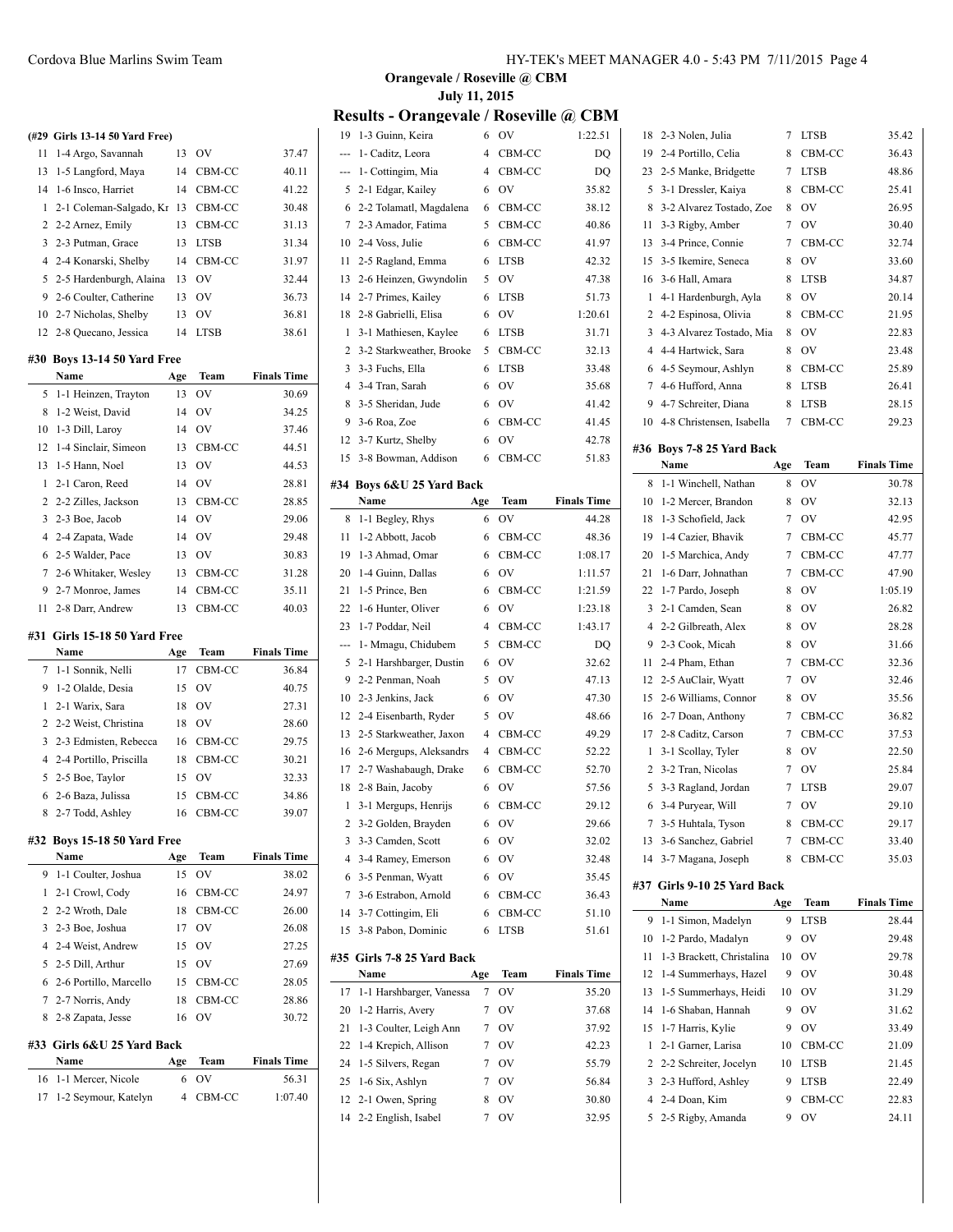|                | (#37 Girls 9-10 25 Yard Back)    |     |             |                    |
|----------------|----------------------------------|-----|-------------|--------------------|
| 6              | 2-6 Sharratt, Alexis             | 10  | CBM-CC      | 24.31              |
| $7^{\circ}$    | 2-7 Bernino, Lucy                | 9   | OV          | 26.02              |
| 8              | 2-8 Audrain, Elena               | 9   | OV          | 28.14              |
|                | #38 Boys 9-10 25 Yard Back       |     |             |                    |
|                | Name                             | Age | Team        | <b>Finals Time</b> |
| 3              | 1-1 Durgin, Elijah               | 9   | OV          | 23.97              |
| 11             | 1-2 Smith, Brennan               | 9   | OV          | 27.76              |
| 15             | 1-3 AuClair, Matthew             | 10  | <b>OV</b>   | 32.03              |
| 16             | 1-4 DiSilvestro, Joshua          | 9   | CBM-CC      | 43.69              |
| ---            | 1- Umstead, Ryan                 | 10  | <b>OV</b>   | DQ                 |
| 7              | 2-1 Bergen, Ryland               | 10  | <b>OV</b>   | 25.38              |
| 8              | 2-2 Weist, Ronnie                | 9   | <b>OV</b>   | 25.61              |
| 9              | 2-3 Fear, Austin                 | 10  | OV          | 25.95              |
| 10             | 2-4 Begley, Zane                 | 10  | OV          | 26.82              |
| 12             | 2-5 Ramey, Benson                | 9   | OV          | 28.25              |
| 1              | 3-1 Williams, Cole               | 10  | OV          | 19.91              |
| 2              | 3-2 Penman, Bode                 | 9   | OV          | 23.70              |
| 4              | 3-3 Kofnovec, Justin             | 9   | CBM-CC      | 24.66              |
| 5              | 3-4 Hunter, Thomas               | 10  | <b>OV</b>   | 24.86              |
| 6              | 3-5 Anwari, Atal                 | 10  | CBM-CC      | 25.24              |
| 13             | 3-6 Prok, Jacob                  | 10  | CBM-CC      | 28.38              |
| 14             | 3-7 Kennedy, Gregory             | 10  | <b>LTSB</b> | 30.03              |
|                |                                  |     |             |                    |
| #39            | Girls 11-12 50 Yard Back<br>Name | Age | Team        | <b>Finals Time</b> |
| 12             | 1-1 Cysewski, Sophia             | 12  | CBM-CC      | 59.94              |
| 13             | 1-2 Bremer, Shania               | 12  | CBM-CC      | 1:01.10            |
| 16             | 1-3 DiSilvestro, Bethany         | 11  | CBM-CC      | 1:10.03            |
| 7              | 2-1 Burgess, Emelia              | 11  | CBM-CC      | 51.58              |
| 8              | 2-2 Garcia, Luisa                | 11  | OV          | 52.33              |
| 9              | 2-3 Burgess, Kylie               | 11  | CBM-CC      | 53.87              |
| 10             | 2-4 Brooks, Bridgitt             | 11  | OV          | 54.27              |
| 11             | 2-5 Burgess, Samantha            | 11  | CBM-CC      | 54.74              |
| 14             | 2-6 Six, Alana                   | 11  | <b>OV</b>   | 1:02.10            |
| 15             | 2-7 Walder, Georgia              | 11  | OV          | 1:02.49            |
| ---            | 2- Prok, Julia                   | 12  | CBM-CC      | DQ                 |
| 1              | 3-1 Wilson, Katelyn              | 12  | OV          | 43.12              |
| $\overline{c}$ | 3-2 Gossard, Eliana              | 12  | CBM-CC      | 44.49              |
| 3              | 3-3 Bernino, Hannah              | 11  | OV          | 46.11              |
| 4              | 3-4 Weist, Julia                 | 12  | OV          | 46.39              |
| 5              | 3-5 Amador, Victoria             | 11  | CBM-CC      | 50.01              |
| 6              | 3-6 Amador, Carla                | 12  | CBM-CC      | 50.71              |
| #40            | Boys 11-12 50 Yard Back          |     |             |                    |
|                | Name                             | Age | Team        | <b>Finals Time</b> |
| 6              | 1-1 Everett, Jack                | 12  | CBM-CC      | 46.23              |
| 8              |                                  |     |             |                    |
|                | 1-2 Gossard, Isaiah              | 11  | CBM-CC      | 48.65              |
| 11             | 1-3 Summerhays, Hunter           | 12  | OV          | 54.26              |
| 12             | 1-4 Kartchner, Kaden             | 11  | CBM-CC      | 56.95              |
| 13             | 1-5 Butler, Rylee                | 11  | OV          | 1:01.16            |
| 14             | 1-6 Whitaker, Eli                | 11  | CBM-CC      | 1:01.31            |

 2-1 West, Josiah 12 CBM-CC 40.91 2 2-2 Black, Ethan 11 OV 41.10 **Orangevale / Roseville @ CBM July 11, 2015**

## **Results - Orangevale / Roseville @ CBM**

÷,

 $\sim$ 

 $\overline{a}$ 

 $\overline{a}$ 

 $\overline{a}$ 

| 3              | 2-3 Pena, Kove               | 11  | CBM-CC      | 42.98              |
|----------------|------------------------------|-----|-------------|--------------------|
| 4              | 2-4 Cahill, Patrick          | 11  | OV          | 45.21              |
| 5              | 2-5 Schulze, Marlon          | 11  | CBM-CC      | 46.22              |
| 7              | 2-6 Warren, Zachary          | 12  | OV          | 46.91              |
| 9              | 2-7 Olalde, Gabriel          | 12  | OV          | 50.39              |
| 10             | 2-8 Shubert, Braden          | 11  | CBM-CC      | 50.50              |
|                |                              |     |             |                    |
| #41            | Girls 13-14 50 Yard Back     |     | <b>Team</b> | <b>Finals Time</b> |
|                | Name                         | Age | CBM-CC      | 44.41              |
| 5              | 1-1 DiSilvestro, Grace       | 14  |             |                    |
| 6              | 1-2 Huhtala, Katrina         | 13  | CBM-CC      | 46.44              |
| 10             | 1-3 Langford, Maya           | 14  | CBM-CC      | 53.29              |
| 11             | 1-4 Insco, Harriet           | 14  | CBM-CC      | 55.46              |
| 1              | 2-1 Konarski, Shelby         | 14  | CBM-CC      | 38.42              |
| $\overline{2}$ | 2-2 Bowers, Danielle         | 13  | CBM-CC      | 42.51              |
| 3              | 2-3 Quecano, Jessica         | 14  | <b>LTSB</b> | 42.71              |
| $\overline{4}$ | 2-4 Stinson, Amanda          | 14  | OV          | 43.37              |
| 7              | 2-5 Coulter, Catherine       | 13  | OV          | 47.70              |
| 8              | 2-6 Ritchie, Lily            | 13  | CBM-CC      | 48.20              |
| 9              | 2-7 Argo, Savannah           | 13  | OV          | 48.77              |
| #42            | Boys 13-14 50 Yard Back      |     |             |                    |
|                | Name                         | Age | Team        | <b>Finals Time</b> |
| 6              | 1-1 Dill, Laroy              | 14  | OV          | 53.16              |
| 7              | 1-2 Sinclair, Simeon         | 13  | CBM-CC      | 58.70              |
| 8              | 1-3 Hann, Noel               | 13  | OV          | 1:00.83            |
| 1              | 2-1 Boe, Jacob               | 14  | OV          | 32.57              |
| 2              | 2-2 Monroe, James            | 14  | CBM-CC      | 40.79              |
| 3              | 2-3 Roa, Ryan                | 13  | CBM-CC      | 41.23              |
|                |                              |     |             |                    |
| 4              | 2-4 Whitaker, Wesley         | 13  | CBM-CC      | 41.30              |
| 5              | 2-5 Weist, David             | 14  | OV          | 43.90              |
|                |                              |     |             |                    |
| #43            | Girls 15-18 50 Yard Back     |     |             |                    |
|                | Name                         | Age | Team        | <b>Finals Time</b> |
| 1              | 1-1 Williams, Alexis         | 18  | OV          | 33.48              |
| 2              | 1-2 Gwin, Kourtney           | 16  | OV          | 33.92              |
| 3              | 1-3 Boe, Taylor              | 15  | OV          | 35.67              |
| $\overline{4}$ | 1-4 Baza, Julissa            | 15  | CBM-CC      | 38.88              |
| 5              | 1-5 Sonnik, Nelli            | 17  | CBM-CC      | 42.75              |
| 6              | 1-6 Olalde, Desia            | 15  | OV          | 59.15              |
|                | #44 Boys 15-18 50 Yard Back  |     |             |                    |
|                | Name                         | Age | Team        | <b>Finals Time</b> |
| 1              | 1-1 Boe, Joshua              | 17  | OV          | 28.86              |
| 2              | 1-2 Wroth, Dale              | 18  | CBM-CC      | 31.26              |
| 3              | 1-3 Shubert, Tyler           | 15  | CBM-CC      | 35.05              |
| 4              | 1-4 Debortoli, Zachary       | 17  | OV          | 35.43              |
| 5              | 1-5 Zapata, Jesse            | 16  | OV          | 37.99              |
| 6              | 1-6 Norris, Andy             | 18  | CBM-CC      | 41.70              |
| 7              | 1-7 Coulter, Joshua          | 15  | OV          | 50.58              |
|                | #45 Girls 7-8 25 Yard Breast |     |             |                    |
|                | Name                         | Age | Team        | <b>Finals Time</b> |
| 11             | 1-1 Fuchs, Ella              | 6   | LTSB        | 35.29              |
| 13             | 1-2 Campbell, Emilie         | 7   | OV          | 43.79              |
| ---            | 1- Nolen, Julia              | 7   | LTSB        | DQ                 |
| ---            | 1- English, Isabel           | 7   | OV          | DQ                 |
| 4              | 2-1 Kaufert, Kolby           | 7   | ov          | 28.97              |

| 8              | 2-2 Hooper, Presley                   | 8        | OV          | 33.44                       |
|----------------|---------------------------------------|----------|-------------|-----------------------------|
| 10             | 2-3 Owen, Spring                      | 8        | OV          | 35.19                       |
| 12             | 2-4 Hall, Amara                       | 8        | LTSB        | 43.27                       |
| ---            | 2- Gage, Reese                        | 7        | <b>LTSB</b> | DQ                          |
| 1              | 3-1 Hardenburgh, Ayla                 | 8        | OV          | 24.16                       |
| 2              | 3-2 Susag, Addison                    | 8        | <b>LTSB</b> | 28.10                       |
| 3              | 3-3 Hartwick, Sara                    | 8        | OV          | 28.65                       |
| 5              | 3-4 Seymour, Ashlyn                   | 8        | CBM-CC      | 31.26                       |
| 6              | 3-5 Bergen, Kylie                     | 8        | OV          | 32.40                       |
| 7              | 3-6 Carson, Claire                    | 8        | <b>LTSB</b> | 32.44                       |
| 9              | 3-7 Christensen, Isabella             | 7        | CBM-CC      | 34.85                       |
| ---            | 3- Seymour, Madelyn                   | 7        | CBM-CC      | DQ                          |
|                | #46 Boys 7-8 25 Yard Breast           |          |             |                             |
|                | Name                                  | Age      | Team        | <b>Finals Time</b>          |
| 5              | 1-1 Pham, Ethan                       | 7        | CBM-CC      | 30.40                       |
| 9              | 1-2 Gonzalez, Zadrian                 | 7        | CBM-CC      | 37.34                       |
| 10             | 1-3 Gaite, Justin                     | 7        | CBM-CC      | 39.46                       |
| 11             | 1-4 Caditz, Carson                    | 7        | CBM-CC      | 45.78                       |
| ---            | 1- Zilles, Nate                       | 7        | CBM-CC      | DQ                          |
| ---            | 1- Prevatt, Jonas                     | 7        | CBM-CC      | DQ                          |
| 1              | 2-1 Brooks, Parker                    | 8        | <b>OV</b>   | 25.30                       |
| 2              | 2-2 Avalos, Ethan                     | 8        | CBM-CC      | 25.84                       |
| 3              | 2-3 Mergups, Edwards                  | 8        | CBM-CC      | 26.23                       |
| $\overline{4}$ | 2-4 Prok, Jaden                       | 8        | CBM-CC      | 27.68                       |
| 6              | 2-5 Mercer, Brandon                   | 8        | OV          | 31.62                       |
| 7              | 2-6 Ahmad, Ibrahim                    | 8        | CBM-CC      | 34.80                       |
| 8              | 2-7 Golden, Nathaniel                 | 8        | OV          | 37.30                       |
| ---            | 2- Camden, Sean                       | 8        | OV          | DQ                          |
|                |                                       |          |             |                             |
|                |                                       |          |             |                             |
|                | #47 Girls 9-10 25 Yard Breast<br>Name |          |             |                             |
| 10             | 1-1 Roberts, Shelbie                  | Age<br>9 | Team<br>OV  | <b>Finals Time</b><br>27.50 |
| ---            | 1- Rose, Kaci                         | 10       | CBM-CC      | DQ                          |
| 5              | 2-1 Jenkins, Anna                     | 9        | OV          | 24.77                       |
| 6              | 2-2 Kliewer, Shay                     | 10       | OV          | 25.01                       |
| 7              | 2-3 Beil, Megan                       | 9        | OV          | 26.11                       |
| 9              | 2-4 Magness, Ashley                   | 10       | CBM-CC      | 27.13                       |
| 12             | 2-5 Black, Cameron                    | 9        | OV          | 27.93                       |
| 14             | 2-6 Lopez, Lupita                     | 10       | CBM-CC      | 29.43                       |
| 15             | 2-7 Huhtala, Isabella                 | 10       | CBM-CC      | 30.62                       |
| 17             | 2-8 Simon, Madelyn                    | 9        | LTSB        | 44.68                       |
| 1              | 3-1 Pham, Erica                       | 9        | CBM-CC      | 22.85                       |
| 2              | 3-2 Roberts, Payton                   | 9        | OV          | 22.87                       |
| 3              | 3-3 Tran, Theresa                     | 9        | <b>OV</b>   | 23.89                       |
| 4              | 3-4 Odom, Kristen                     | 10       | OV          | 23.94                       |
| 8              | 3-5 Voss, Jenna                       | 10       | CBM-CC      | 27.07                       |
| 11             | 3-6 Hufford, Ashley                   | 9        | <b>LTSB</b> | 27.81                       |
| 13             | 3-7 Solis, Alina                      | 10       | CBM-CC      | 28.76                       |
| 16             | 3-8 Wagner, Alexis                    | 9        | LTSB        | 33.56                       |
|                |                                       |          |             |                             |
|                | #48 Boys 9-10 25 Yard Breast<br>Name  | Age      | Team        | <b>Finals Time</b>          |
| 4              | 1-1 Tolamatl, Andrew                  | 9        | CBM-CC      | 26.77                       |
| 5              | 1-2 Bowman, Landon                    | 9        | CBM-CC      | 26.98                       |
| 6              | 1-3 Espinosa, Diego                   | 9        | CBM-CC      | 27.62                       |
| 9              | 1-4 Cazier, Zekaia                    | 9        | CBM-CC      | 33.70                       |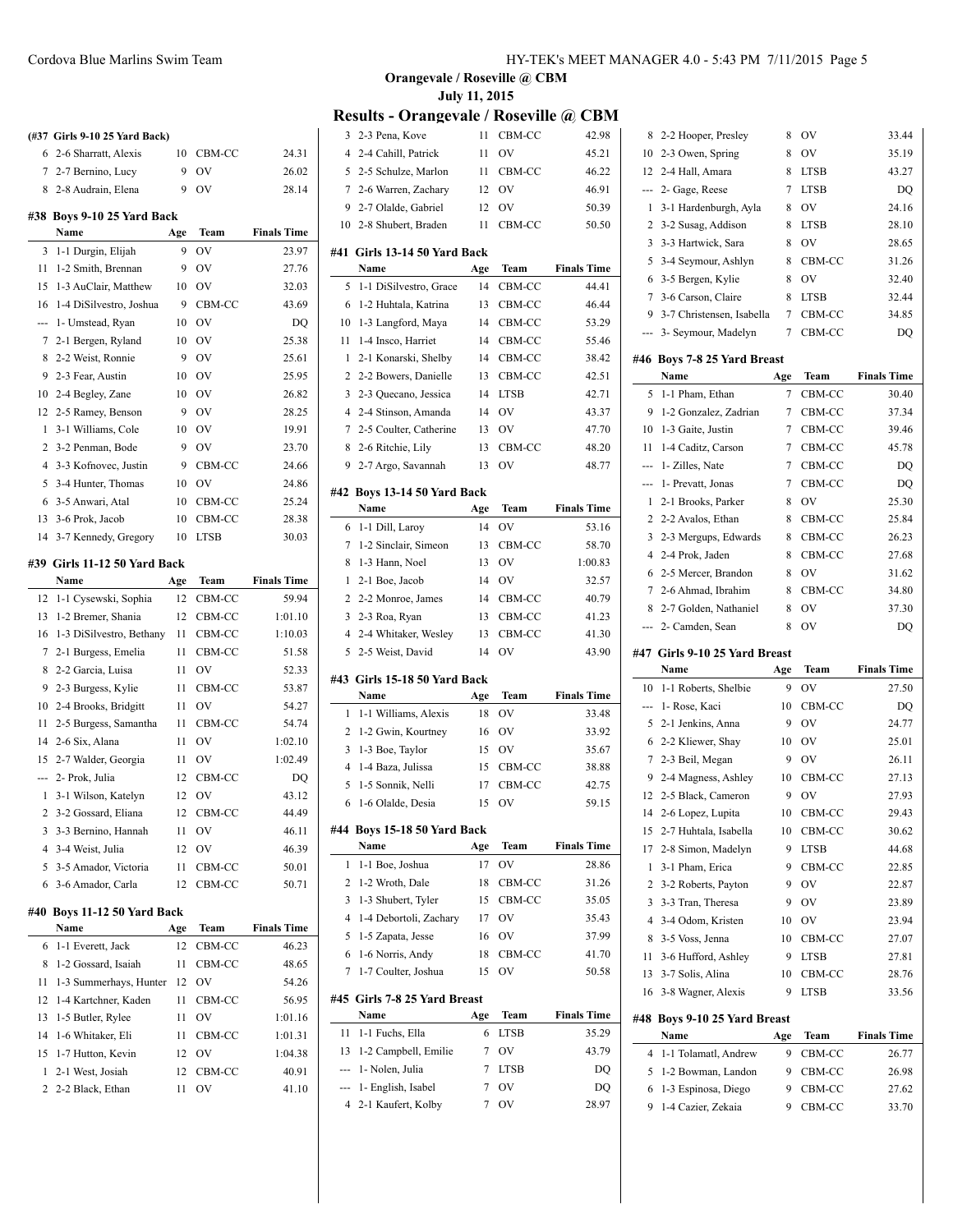|                 | (#48 Boys 9-10 25 Yard Breast)         |     |                     |                    |
|-----------------|----------------------------------------|-----|---------------------|--------------------|
|                 | 1- Jiang, Luke                         | 10  | CBM-CC              | DQ                 |
|                 | 1- Harshbarger, Cyrus                  | 9   | OV                  | DQ                 |
| 1               | 2-1 Heinzen, Deklan                    | 10  | 0V                  | 19.94              |
| 2               | 2-2 Prevatt, Ethan                     | 10  | CBM-CC              | 23.37              |
| 3               | 2-3 Eisenbarth, Tyler                  | 9   | OV                  | 26.70              |
| $7\phantom{.0}$ | 2-4 Ramey, Benson                      | 9   | <b>OV</b>           | 27.75              |
| 8               | 2-5 Gabrielli, Marcello                | 10  | <b>OV</b>           | 30.76              |
|                 | --- 2- Lopez, Raul                     | 10  | CBM-CC              | DQ                 |
|                 | --- 2- Monroe, Timothy                 | 10  | CBM-CC              | DQ                 |
|                 | --- 2- Gerrits, Aleksandr              | 9   | CBM-CC              | DQ                 |
|                 | #49 Girls 11-12 50 Yard Breast         |     |                     |                    |
|                 | Name                                   | Age | Team                | <b>Finals Time</b> |
| 1               | 1-1 Jojola, Giana                      | 12  | OV                  | 43.39              |
| 4               | 1-2 Amador, Victoria                   | 11  | CBM-CC              | 47.32              |
| 9               | 1-3 Cysewski, Sophia                   | 12  | CBM-CC              | 56.83              |
| ---             | 1- Langford, Sydney                    | 12  | CBM-CC              | DQ                 |
| 2               | 2-1 Goetze, Zoe                        | 11  | CBM-CC              | 45.22              |
| 3               | 2-2 Karapetyan, Rosa                   | 11  | OV                  | 46.42              |
| 5               | 2-3 Alvarez Tostado, Fior              | 11  | OV                  | 47.82              |
| 6               | 2-4 Weist, Julia                       | 12  | OV                  | 49.13              |
| 7               | 2-5 Amador, Carla                      | 12  | CBM-CC              | 53.29              |
| 8               | 2-6 Brooks, Bridgitt                   | 11  | OV                  | 56.53              |
| 10              | 2-7 Burgess, Samantha                  | 11  | CBM-CC              | 1:07.91            |
| ---             | 2- Prok, Julia                         | 12  | CBM-CC              | DQ                 |
|                 |                                        |     |                     |                    |
|                 | #50 Boys 11-12 50 Yard Breast<br>Name  | Age | Team                | <b>Finals Time</b> |
| ---             | 1- Newmarch, Carson                    | 12  | CBM-CC              | DQ                 |
|                 | --- 1- Konarski, Austin                | 11  | CBM-CC              |                    |
|                 | --- 1- Kartchner, Kaden                | 11  | CBM-CC              | DQ<br>DQ           |
|                 |                                        | 11  |                     |                    |
| ---<br>1        | 1- Fry, Elliot                         | 12  | CBM-CC              | DQ                 |
| 2               | 2-1 Voss, Mason<br>2-2 Cahill, Patrick | 11  | CBM-CC<br><b>OV</b> | 45.07              |
|                 |                                        |     |                     | 47.49              |
| 3               | 2-3 Avalos, Andrew                     | 11  | CBM-CC              | 47.97              |
| 4               | 2-4 Tadlock, Gabriel                   | 12  | CBM-CC              | 49.13              |
| 5               | 2-5 Scollay, Cody                      | 11  | OV                  | 49.84              |
| 6               | 2-6 Magness, CJ                        | 12  | CBM-CC              | 50.31              |
| 7               | 2-7 Penman, Logan                      | 11  | OV                  | 53.78              |
| ---             | 2- Olalde, Gabriel                     | 12  | OV                  | DQ                 |
| #51             | Girls 13-14 50 Yard Breast             |     |                     |                    |
|                 | Name                                   | Age | Team                | <b>Finals Time</b> |
| 6               | 1-1 Burgess, Hannah                    | 13  | CBM-CC              | 47.52              |
| 7               | 1-2 DiSilvestro, Grace                 | 14  | CBM-CC              | 47.74              |
| 1               | 2.1 Kongreki, Shelby                   |     | $14$ CRM CC         | 30.85              |

| $\mathbf{1}$ | 1-1 Porter, Ethan             | 14    | CBM-CC      | 32.12              |
|--------------|-------------------------------|-------|-------------|--------------------|
|              | Name                          | Age   | Team        | <b>Finals Time</b> |
|              | #52 Boys 13-14 50 Yard Breast |       |             |                    |
|              | 9 2-7 Coulter, Catherine      | 13    | OV          | 56.22              |
|              | 8 2-6 Quecano, Jessica        |       | 14 LTSB     | 55.43              |
|              | 5 2-5 Edmisten, Julianna      | 13    | CBM-CC      | 42.63              |
|              | 4 2-4 Putman, Grace           | 13    | <b>LTSB</b> | 41.87              |
|              | 3 2-3 Hardenburgh, Alaina     | 13    | OV          | 40.53              |
|              | 2 2-2 Coleman-Salgado, Kr     | -13 - | CBM-CC      | 40.37              |
|              | 1 2-1 Konarski, Shelby        |       | 14 CBM-CC   | 39.85              |
|              | 7 1-2 DiSilvestro, Grace      |       | 14 CBM-CC   | 47.74              |
|              |                               |       |             |                    |

 $\overline{\phantom{a}}$ 

 $\equiv$ 

**Orangevale / Roseville @ CBM July 11, 2015**

# **Results - Orangevale / Roseville @ CBM**

| 2              | 1-2 Heinzen, Trayton           | 13  | OV          | 38.70              |
|----------------|--------------------------------|-----|-------------|--------------------|
| 3              | 1-3 Kliewer, Evan              | 13  | OV          | 39.11              |
| 4              | 1-4 Zapata, Wade               | 14  | OV          | 42.50              |
| 5              | 1-5 Monroe, James              | 14  | CBM-CC      | 46.18              |
| 6              | 1-6 Darr, Andrew               | 13  | CBM-CC      | 48.79              |
| 7              | 1-7 Dill, Laroy                | 14  | OV          | 52.07              |
|                |                                |     |             |                    |
|                | #53 Girls 15-18 50 Yard Breast |     |             |                    |
|                | Name                           | Age | Team        | <b>Finals Time</b> |
| 1              | 1-1 Warix, Sara                | 18  | OV          | 37.21              |
| 2              | 1-2 Gwin, Kourtney             | 16  | OV          | 37.24              |
| 3              | 1-3 Edmisten, Rebecca          | 16  | CBM-CC      | 40.76              |
| $\overline{4}$ | 1-4 Todd, Ashley               | 16  | CBM-CC      | 43.32              |
| 5              | 1-5 Warren, Katelyn            | 16  | OV          | 59.78              |
| 6              | 1-6 Olalde, Desia              | 15  | OV          | 1:03.60            |
|                | #54 Boys 15-18 50 Yard Breast  |     |             |                    |
|                | Name                           | Age | Team        | <b>Finals Time</b> |
| 1              | 1-1 Debortoli, Zachary         | 17  | OV          | 34.97              |
| 2              | 1-2 Portillo, Marcello         | 15  | CBM-CC      | 37.31              |
| 3              | 1-3 Dill, Arthur               | 15  | OV          | 38.33              |
| $\overline{4}$ | 1-4 Weist, Andrew              | 15  | OV          | 40.49              |
|                |                                |     |             |                    |
|                | #55   Girls 7-8 50 Yard Free   |     |             |                    |
|                | Name                           | Age | Team        | <b>Finals Time</b> |
| 10             | 1-1 Harris, Avery              | 7   | OV          | 58.66              |
| 14             | 1-2 Hooper, Presley            | 8   | OV          | 1:07.90            |
| 15             | 1-3 Harshbarger, Vanessa       | 7   | OV          | 1:11.64            |
| 16             | 1-4 Silvers, Regan             | 7   | OV          | 1:23.06            |
| 17             | 1-5 Coulter, Leigh Ann         | 7   | OV          | 1:25.55            |
| 18             | 1-6 Manke, Bridgette           | 7   | LTSB        | 1:28.86            |
| 19             | 1-7 Six, Ashlyn                | 7   | OV          | 1:37.40            |
| 7              | 2-1 Rigby, Amber               | 7   | <b>OV</b>   | 56.28              |
| 11             | 2-2 Gage, Reese                | 7   | LTSB        | 59.93              |
| 12             | 2-3 Krepich, Allison           | 7   | OV          | 1:01.31            |
| 13             | 2-4 Schreiter, Diana           | 8   | LTSB        | 1:05.44            |
| 1              | 3-1 Alvarez Tostado, Mia       | 8   | OV          | 42.42              |
| 2              | 3-2 Espinosa, Olivia           | 8   | CBM-CC      | 42.61              |
| 3              | 3-3 Susag, Addison             | 8   | <b>LTSB</b> | 49.00              |
| 4              | 3-4 Alvarez Tostado, Zoe       | 8   | OV          | 49.01              |
| 5              | 3-5 Hufford, Anna              | 8   | <b>LTSB</b> | 49.09              |
| 6              | 3-6 Ikemire, Seneca            | 8   | OV          | 55.43              |
| 8              | 3-7 Hayden McGormley,          | 8   | CBM-CC      | 57.56              |
| 9              | 3-8 Portillo, Celia            | 8   | CBM-CC      | 57.72              |
|                |                                |     |             |                    |
| #56            | Boys 7-8 50 Yard Free          |     |             |                    |
|                | Name                           | Age | Team        | <b>Finals Time</b> |
| 14             | 1-1 Karthy, Jeeva              | 7   | CBM-CC      | 1:06.37            |
| 15             | 1-2 Winchell, Nathan           | 8   | OV          | 1:06.62            |
| 18             | 1-3 Sharratt, Cody             | 7   | CBM-CC      | 1:12.38            |
| 19             | 1-4 Schofield, Jack            | 7   | OV          | 1:21.91            |
| 20             | 1-5 Pardo, Joseph              | 8   | OV          | 1:43.30            |
| 4              | 2-1 Avalos, Ethan              | 8   | CBM-CC      | 47.72              |
| 8              | 2-2 Poddar, Sid                | 8   | CBM-CC      | 53.24              |
| 9              | 2-3 Puryear, Will              | 7   | OV          | 54.55              |
| 10             | 2-4 Tran, Nicolas              | 7   | OV          | 56.61              |
| 12             | 2-5 Huhtala, Tyson             | 8   | CBM-CC      | 1:03.13            |
| 13             | 2-6 Gilbreath, Alex            | 8   | OV          | 1:03.34            |
|                |                                |     |             |                    |

| 16  | 2-7 Williams, Connor      | 8   | OV          | 1:07.15            |  |
|-----|---------------------------|-----|-------------|--------------------|--|
| 17  | 2-8 AuClair, Wyatt        | 7   | OV          | 1:08.86            |  |
| 1   | 3-1 Scollav, Tyler        | 8   | OV          | 42.65              |  |
| 2   | 3-2 Golden, Nathaniel     | 8   | OV          | 43.14              |  |
| 3   | 3-3 Brooks, Parker        | 8   | OV          | 45.43              |  |
| 5   | 3-4 Magana, Joseph        | 8   | CBM-CC      | 50.21              |  |
| 6   | 3-5 Gaite, Justin         | 7   | CBM-CC      | 51.67              |  |
| 7   | 3-6 Bowers, Benjamin      | 7   | CBM-CC      | 52.10              |  |
| 11  | 3-7 Ragland, Jordan       | 7   | <b>LTSB</b> | 57.80              |  |
|     | 3- Schubin, Tyler         | 7   | CBM-CC      | X59.54             |  |
|     |                           |     |             |                    |  |
|     |                           |     |             |                    |  |
| #57 | Girls 9-10 50 Yard Free   |     |             |                    |  |
|     | Name                      | Age | Team        | <b>Finals Time</b> |  |
| 7   | 1-1 Brackett, Christalina | 10  | OV          | 48.48              |  |
| 9   | 1-2 Pardo, Madalyn        | 9   | OV          | 52.52              |  |
| 10  | 1-3 Audrain, Elena        | 9   | OV          | 53.64              |  |
| 11  | 1-4 Shaban, Hannah        | 9   | OV          | 55.22              |  |
| 12  | 1-5 Harris, Kylie         | 9   | OV          | 55.93              |  |
| 13  | 1-6 Summerhays, Heidi     | 10  | OV          | 59.11              |  |
| 15  | 1-7 Summerhays, Hazel     | 9   | OV          | 1:20.01            |  |
| 1   | 2-1 Schreiter, Jocelyn    | 10  | <b>LTSB</b> | 38.34              |  |
| 2   | 2-2 Solis, Alina          | 10  | CBM-CC      | 38.42              |  |

 2-4 Jenkins, Anna 9 OV 40.77 2-5 Hufford, Ashley 9 LTSB 41.92 2-6 Bernino, Lucy 9 OV 45.20 2-7 Rigby, Amanda 9 OV 48.77 14 2-8 Strode, Norma 9 CBM-CC 1:05.03

|                | #58 Boys 9-10 50 Yard Free    |     |             |                    |  |  |
|----------------|-------------------------------|-----|-------------|--------------------|--|--|
|                | Name                          | Age | Team        | <b>Finals Time</b> |  |  |
| 14             | 1-1 AuClair, Matthew          | 10  | OV          | 53.05              |  |  |
| 15             | 1-2 Nguyen, Vincent           | 10  | CBM-CC      | 57.09              |  |  |
| 17             | 1-3 Begley, Zane              | 10  | OV          | 58.55              |  |  |
| 18             | 1-4 Umstead, Ryan             | 10  | OV          | 1:19.79            |  |  |
| 19             | 1-5 DiSilvestro, Joshua       | 9   | CBM-CC      | 1:20.49            |  |  |
| 4              | 2-1 Bain, Riley               | 9   | OV          | 42.15              |  |  |
| 7              | 2-2 Smith, Brennan            | 9   | OV          | 45.34              |  |  |
| 8              | 2-3 Bergen, Ryland            | 10  | OV          | 45.59              |  |  |
| 9              | 2-4 Schulze, Avery            | 9   | CBM-CC      | 46.67              |  |  |
| 11             | 2-5 Gabrielli, Marcello       | 10  | OV          | 47.18              |  |  |
| 12             | 2-6 Shubert, Dylan            | 9   | CBM-CC      | 48.22              |  |  |
| 13             | 2-7 Fear, Austin              | 10  | OV          | 48.55              |  |  |
| 1              | 3-1 Christensen, Hayden       | 10  | CBM-CC      | 34.48              |  |  |
| $\mathfrak{D}$ | 3-2 Heinzen, Deklan           | 10  | OV          | 39.38              |  |  |
| 3              | 3-3 Penman, Bode              | 9   | OV          | 41.25              |  |  |
| 5              | 3-4 Hunter, Thomas            | 10  | OV          | 43.00              |  |  |
| 6              | 3-5 Anwari, Atal              | 10  | CBM-CC      | 44.52              |  |  |
| 10             | 3-6 Kofnovec, Justin          | 9   | CBM-CC      | 47.03              |  |  |
| 16             | 3-7 Kennedy, Gregory          | 10  | <b>LTSB</b> | 58.35              |  |  |
|                | #59 Girls 11-12 100 Yard Free |     |             |                    |  |  |
|                | Name                          | Age | Team        | <b>Finals Time</b> |  |  |
| 6              | 1-1 Bernino, Hannah           | 11  | OV          | 1:24.08            |  |  |
| 12             | 1-2 DiSilvestro, Bethany      | 11  | CBM-CC      | 1:42.68            |  |  |

 1-3 Cysewski, Sophia 12 CBM-CC 1:56.22 2-1 Burgess, Emelia 11 CBM-CC 1:27.48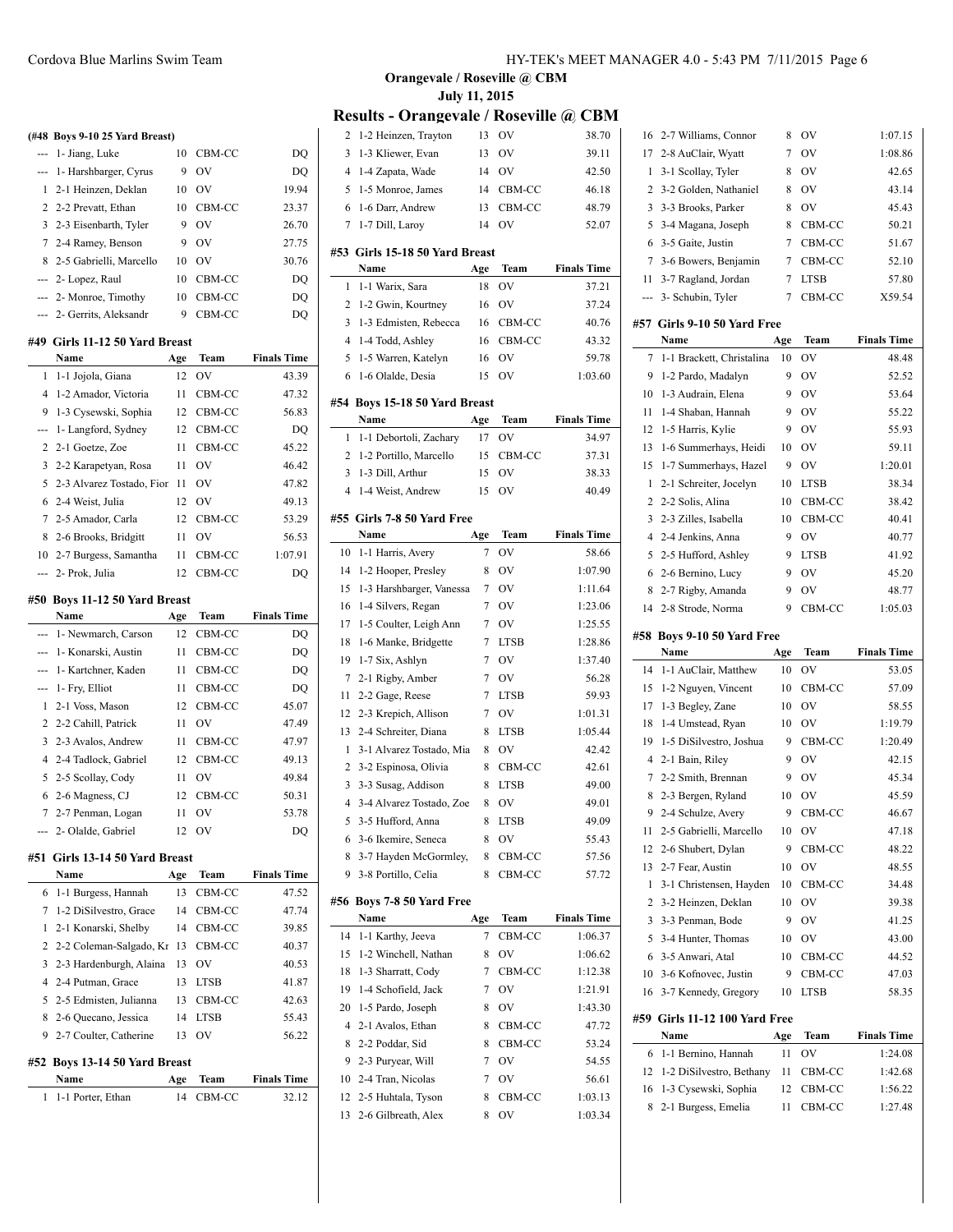|                | (#59 Girls 11-12 100 Yard Free)   |          |                  |                    |
|----------------|-----------------------------------|----------|------------------|--------------------|
| 9              | 2-2 Garcia, Luisa                 | 11       | OV               | 1:35.98            |
| 10             | 2-3 Burgess, Kylie                | 11       | CBM-CC           | 1:36.69            |
| 11             | 2-4 Insco, Joanna                 | 12       | CBM-CC           | 1:41.49            |
| 13             | 2-5 Bremer, Shania                | 12       | CBM-CC           | 1:46.63            |
| 14             | 2-6 Six, Alana                    | 11       | <b>OV</b>        | 1:48.27            |
| 15             | 2-7 Walder, Georgia               | 11       | <b>OV</b>        | 1:55.57            |
| 1              | 3-1 Christensen, Callie           | 12       | CBM-CC           | 1:07.59            |
| 2              | 3-2 Weist, Julia                  | 12       | <b>OV</b>        | 1:18.70            |
| 3              | 3-3 Gossard, Eliana               | 12       | CBM-CC           | 1:20.39            |
| 4              | 3-4 Langford, Sydney              | 12       | CBM-CC           | 1:22.26            |
| 5              | 3-5 Alvarez Tostado, Fior         | 11       | OV               | 1:22.87            |
| 7              | 3-6 Wilson, Katelyn               | 12       | OV               | 1:24.20            |
| #60            | <b>Boys 11-12 100 Yard Free</b>   |          |                  |                    |
|                | Name                              | Age      | Team             | <b>Finals Time</b> |
| 2              | 1-1 Gossard, Isaiah               | 11       | CBM-CC           | 1:21.59            |
| 4              | 1-2 Schulze, Marlon               | 11       | CBM-CC           | 1:23.38            |
| 17             | 1-3 Whitaker, Eli                 | 11       | CBM-CC           | 1:50.53            |
| 3              | 2-1 Coulter, James                | 11       | O <sub>V</sub>   | 1:21.68            |
| 6              | 2-2 Everett, Jack                 | 12       | CBM-CC           | 1:28.32            |
| 9              | 2-3 Konarski, Austin              | 11       | CBM-CC           | 1:34.04            |
| 10             | 2-4 Penman, Logan                 | 11       | OV               | 1:35.10            |
| 11             | 2-5 Magness, CJ                   | 12       | CBM-CC           | 1:35.79            |
| 12             | 2-6 Fry, Elliot                   | 11       | CBM-CC           | 1:37.13            |
| 15             | 2-7 Newmarch, Carson              | 12       | CBM-CC           | 1:43.52            |
| 16             | 2-8 Summerhays, Hunter            | 12       | OV               | 1:47.20            |
| 1              | 3-1 Black, Ethan                  | 11       | <b>OV</b>        | 1:18.21            |
| 5              | 3-2 Warren, Zachary               | 12       | <b>OV</b>        | 1:25.99            |
| 7              | 3-3 Shubert, Braden               | 11       | CBM-CC           | 1:31.84            |
| 8              | 3-4 Avalos, Andrew                | 11       | CBM-CC           | 1:33.56            |
| 13             | 3-5 Sillas, Jimmy                 | 12       | CBM-CC           | 1:37.46            |
| 14             | 3-6 Butler, Rylee                 | 11       | OV               | 1:42.34            |
|                |                                   |          |                  |                    |
| #61            | Girls 13-14 100 Yard Free<br>Name |          |                  |                    |
|                |                                   | Age      | Team             | <b>Finals Time</b> |
| 5              | 1-1 Huhtala, Katrina              | 13<br>14 | CBM-CC<br>CBM-CC | 1:27.67            |
| 7              | 1-2 Insco, Harriet                |          | CBM-CC           | 1:32.83            |
| 8              | 1-3 Langford, Maya                | 14       |                  | 1:33.74            |
| $\mathbf{1}$   | 2-1 Coleman-Salgado, Kr 13 CBM-CC |          |                  | 1:08.31            |
| 2              | 2-2 Edmisten, Isabella            | 14       | CBM-CC           | 1:09.31            |
| 3              | 2-3 Nicholas, Shelby              | 13       | OV               | 1:19.78            |
| $\overline{4}$ | 2-4 Bowers, Danielle              | 13       | CBM-CC           | 1:26.04            |
| 6              | 2-5 Argo, Savannah                | 13       | OV               | 1:29.88            |
|                | #62 Boys 13-14 100 Yard Free      |          |                  |                    |
|                | Name                              | Age      | Team             | <b>Finals Time</b> |
| 7              | 1-1 Weist, David                  | 14       | OV               | 1:19.57            |
| 9              | 1-2 Hann, Noel                    | 13       | OV               | 1:54.41            |
| 1              | 2-1 Heinzen, Trayton              | 13       | OV               | 1:07.22            |
| 2              | 2-2 Kliewer, Evan                 | 13       | <b>OV</b>        | 1:07.69            |
| 3              | 2-3 Zapata, Wade                  | 14       | OV               | 1:07.83            |
| 4              | 2-4 Zilles, Jackson               | 13       | CBM-CC           | 1:10.38            |
| 5              | 2-5 Walder, Pace                  | 13       | OV               | 1:14.58            |
| 6              | 2-6 Roa, Ryan                     | 13       | CBM-CC           | 1:15.89            |
| 8              | 2-7 Darr, Andrew                  | 13       | CBM-CC           | 1:27.96            |
|                |                                   |          |                  |                    |

## Cordova Blue Marlins Swim Team HY-TEK's MEET MANAGER 4.0 - 5:43 PM 7/11/2015 Page 7

## **Orangevale / Roseville @ CBM July 11, 2015 Results - Orangevale / Roseville @ CBM**

| #63            | <b>Girls 15-18 100 Yard Free</b>  |          |                       |                    |
|----------------|-----------------------------------|----------|-----------------------|--------------------|
|                | Name                              | Age      | Team                  | <b>Finals Time</b> |
| 1              | 1-1 Warix, Sara                   | 18       | OV                    | 1:00.90            |
| 2              | 1-2 Gwin, Kourtney                | 16       | OV                    | 1:03.94            |
| 3              | 1-3 Debortoli, Natasha            | 16       | OV                    | 1:04.77            |
| 4              | 1-4 Edmisten, Rebecca             | 16       | CBM-CC                | 1:08.22            |
| 5              | 1-5 Baza, Julissa                 | 15       | CBM-CC                | 1:18.94            |
| 6              | 1-6 Sonnik, Nelli                 | 17       | CBM-CC                | 1:19.72            |
| 7              | 1-7 Todd, Ashley                  | 16       | CBM-CC                | 1:27.68            |
| #64            | <b>Boys 15-18 100 Yard Free</b>   |          |                       |                    |
|                | Name                              | Age      | Team                  | <b>Finals Time</b> |
| 6              | 1-1 Zapata, Jesse                 | 16       | OV                    | 1:09.86            |
| 7              | 1-2 Coulter, Joshua               | 15       | OV                    | 1:24.78            |
| 5              | 2- Norris, Andy                   | 18       | CBM-CC                | 1:08.91            |
| 1              | 2-1 Debortoli, Bryan              | 16       | OV                    | 53.72              |
| 2              | 2-2 Boe, Joshua                   | 17       | OV                    | 55.81              |
| 3              | 2-3 Shubert, Tyler                | 15       | CBM-CC                | 1:04.18            |
| $\overline{4}$ | 2-4 Beilgard, Austin              | 15       | OV                    | 1:06.53            |
|                |                                   |          |                       |                    |
|                | #65 Girls 7-8 25 Yard Fly<br>Name |          | Team                  | <b>Finals Time</b> |
| 7              | 1-1 Kaufert, Kolby                | Age<br>7 | OV                    | 29.66              |
| 9              | 1-2 Seymour, Madelyn              | 7        |                       | 37.62              |
| 11             |                                   | 8        | CBM-CC<br><b>LTSB</b> |                    |
|                | 1-3 Hall, Amara                   |          | OV                    | 44.97              |
| ---            | 1- Campbell, Emilie               | 7        |                       | DQ                 |
| ---            | 1- Prince, Connie                 | 7        | CBM-CC                | DQ                 |
| ---            | 1- Hooper, Presley                | 8        | OV                    | DQ                 |
| 1<br>2         | 2-1 Bergen, Kylie                 | 8        | OV                    | 23.11              |
|                | 2-2 Espinosa, Olivia              | 8        | CBM-CC                | 23.13              |
| 3<br>4         | 2-3 Hartwick, Sara                | 8        | OV                    | 23.42              |
|                | 2-4 Dressler, Kaiya               | 8        | CBM-CC                | 23.78              |
| 5              | 2-5 Carson, Claire                | 8        | LTSB                  | 24.42              |
| 6              | 2-6 Susag, Addison                | 8        | LTSB                  | 25.07              |
| 8              | 2-7 Hayden McGormley,             | 8        | CBM-CC<br>OV          | 31.37              |
| 10             | 2-8 Coulter, Leigh Ann            | 7        |                       | 43.63              |
|                | #66 Boys 7-8 25 Yard Fly          |          |                       |                    |
|                | Name                              | Age      | Team                  | <b>Finals Time</b> |
| 6              | 1-1 Karthy, Jeeva                 | 7        | CBM-CC                | 40.63              |
|                | 1- Schubin, Tyler                 | 7        | CBM-CC                | DQ                 |
| 1              | 2-1 Scollay, Tyler                | 8        | OV                    | 21.83              |
| 2              | 2-2 Brooks, Parker                | 8        | OV                    | 26.92              |
| 3              | 2-3 Gonzalez, Zadrian             | 7        | CBM-CC                | 31.32              |
| 4              | 2-4 Cook, Micah                   | 8        | OV                    | 36.43              |
| 5              | 2-5 Golden, Nathaniel             | 8        | OV                    | 37.23              |
| ---            | 2- Doan, Anthony                  | 7        | CBM-CC                | DQ                 |
| ---            | 2- Bowers, Benjamin               | 7        | CBM-CC                | DQ                 |
|                | #67 Girls 9-10 25 Yard Fly        |          |                       |                    |
|                | Name                              | Age      | Team                  | <b>Finals Time</b> |
| 2              | 1-1 Sharratt, Alexis              | 10       | CBM-CC                | 21.67              |
| 4              | 1-2 Sullivan, Esther              | 10       | CBM-CC                | 21.91              |
| 9              | 1-3 Odom, Kristen                 | 10       | OV                    | 24.21              |
| 10             | 1-4 Magness, Ashley               | 10       | CBM-CC                | 25.98              |
| 11             | 1-5 Black, Cameron                | 9        | OV                    | 26.75              |
| 12             | 1-6 Beil, Megan                   | 9        | OV                    | 29.05              |
|                |                                   |          |                       |                    |

| 1   | 2-1 Thayer, Lisa                   | 9   | CBM-CC           | 20.42              |
|-----|------------------------------------|-----|------------------|--------------------|
| 3   | 2-2 Voss, Jenna                    | 10  | CBM-CC           | 21.77              |
| 5   | 2-3 Garner, Larisa                 | 10  | CBM-CC           | 22.29              |
| 6   | 2-4 Tran, Theresa                  | 9   | OV               | 22.46              |
| 7   | 2-5 Kliewer, Shay                  | 10  | OV               | 22.79              |
| 8   | 2-6 Roberts, Shelbie               | 9   | OV               | 22.84              |
| 13  | 2-7 Wagner, Alexis                 | 9   | LTSB             | 30.77              |
|     |                                    |     |                  |                    |
|     | #68 Boys 9-10 25 Yard Fly<br>Name  | Age | Team             | <b>Finals Time</b> |
| 3   | 1-1 Durgin, Elijah                 | 9   | O <sub>V</sub>   | 21.53              |
| 6   | 1-2 Bain, Riley                    | 9   | OV               | 22.57              |
| 9   | 1-3 Weist, Ronnie                  | 9   | OV               | 26.24              |
| 10  | 1-4 Gabrielli, Marcello            | 10  | OV               | 27.52              |
| 13  | 1-5 Monroe, Timothy                | 10  | CBM-CC           | 33.51              |
| --- | 1- Prok, Jacob                     | 10  | CBM-CC           | DQ                 |
| 1   | 2-1 Heinzen, Deklan                | 10  | OV               | 16.80              |
| 2   | 2-2 Williams, Cole                 | 10  | OV               | 18.41              |
| 4   | 2-3 Roa, Antonio                   | 9   | CBM-CC           | 22.30              |
| 5   | 2-4 Prevatt, Ethan                 | 10  | CBM-CC           | 22.34              |
| 7   | 2-5 Harshbarger, Cyrus             | 9   | OV               | 23.16              |
| 8   | 2-6 Eisenbarth, Tyler              | 9   | OV               | 23.42              |
| 11  | 2-7 Shubert, Dylan                 | 9   | CBM-CC           | 27.58              |
| 12  | 2-8 Bowman, Landon                 | 9   | CBM-CC           | 28.32              |
|     |                                    |     |                  |                    |
|     | #69 Girls 11-12 50 Yard Fly        |     |                  |                    |
|     | Name                               | Age | Team             | <b>Finals Time</b> |
| 1   | 1-1 Bernino, Hannah                | 11  | OV               | 45.68              |
|     |                                    |     |                  |                    |
| 2   | 1-2 Amador, Carla                  | 12  | CBM-CC           | 46.56              |
| 3   | 1-3 Burgess, Emelia                | 11  | CBM-CC           | 51.93              |
| 4   | 1-4 Insco, Joanna                  | 12  | CBM-CC           | 1:01.35            |
| 5   | 1-5 Cook, Corrina                  | 12  | OV               | 1:07.04            |
| --- | 1- Goetze, Zoe                     | 11  | CBM-CC           | DQ                 |
|     |                                    |     |                  |                    |
|     | #70 Boys 11-12 50 Yard Fly<br>Name | Age | Team             | <b>Finals Time</b> |
| 6   | 1-1 Pena, Kove                     | 11  | CBM-CC           | 42.31              |
| 7   | 1-2 West, Josiah                   | 12  | CBM-CC           | 44.44              |
| 8   | 1-3 Tadlock. Gabriel               | 12  | CBM-CC           | 48.70              |
| 9   | 1-4 Schulze, Marlon                | 11  | CBM-CC           | 55.61              |
|     | 1- Newmarch, Carson                | 12  |                  | DQ                 |
| 1   | 2-1 Lynch, Caleb                   | 12  | CBM-CC<br>CBM-CC | 31.62              |
| 2   | 2-2 Black, Ethan                   | 11  | OV               | 37.45              |
| 3   | 2-3 Coulter, James                 | 11  | OV               | 39.31              |
| 4   | 2-4 Voss, Mason                    | 12  | CBM-CC           | 39.53              |
| 5   | 2-5 Sillas, Jimmy                  | 12  | CBM-CC           | 40.03              |
|     |                                    |     |                  |                    |
| #71 | <b>Girls 13-14 50 Yard Fly</b>     |     |                  |                    |
|     | Name                               | Age | Team             | <b>Finals Time</b> |
| 4   | 1-1 Burgess, Hannah                | 13  | CBM-CC           | 40.36              |
| 1   | 2-1 Edmisten, Isabella             | 14  | CBM-CC           | 34.37              |
| 2   | 2-2 Arnez, Emily                   | 13  | CBM-CC           | 35.30              |
| 3   | 2-3 Stinson, Amanda                | 14  | OV               | 39.89              |
| 5   | 2-4 Edmisten, Julianna             | 13  | CBM-CC           | 40.57              |
| 6   | 2-5 Nicholas, Shelby               | 13  | OV               | 41.22              |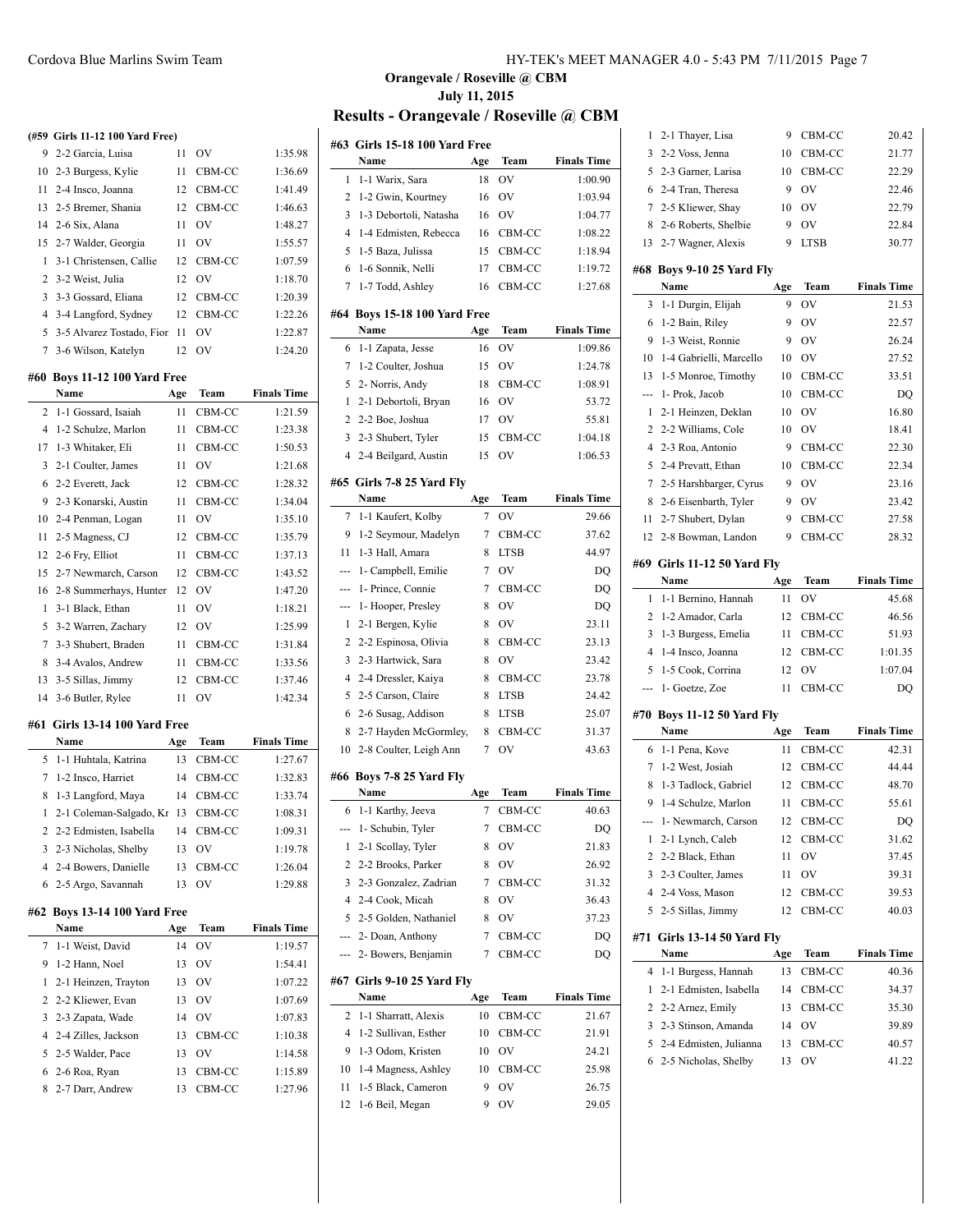|                            | #72 Boys 13-14 50 Yard Fly          |                            |                    |                         |  |  |
|----------------------------|-------------------------------------|----------------------------|--------------------|-------------------------|--|--|
|                            | Name                                | Team<br><b>Finals Time</b> |                    |                         |  |  |
| 1                          | 1-1 Porter, Ethan                   | 14                         | CBM-CC             | 27.01                   |  |  |
| $\overline{2}$             | 1-2 Caron, Reed                     | 14                         | OV                 | 32.27                   |  |  |
|                            | 3 1-3 Boe, Jacob                    | 14                         | OV                 | 35.96                   |  |  |
| 4                          | 1-4 Zilles, Jackson                 | 13                         | CBM-CC             | 37.41                   |  |  |
|                            | 1- Whitaker, Wesley                 | 13                         | CBM-CC             | DO                      |  |  |
|                            |                                     |                            |                    |                         |  |  |
|                            | #73 Girls 15-18 50 Yard Fly<br>Name |                            | Team               | <b>Finals Time</b>      |  |  |
| 5                          | 1-1 Boe, Taylor                     | Age<br>15                  | OV                 | 38.74                   |  |  |
| 6                          | 1-2 Warren, Katelyn                 | 16                         | OV                 | 48.39                   |  |  |
| 1                          | 2-1 Williams, Alexis                | 18                         | OV                 | 30.63                   |  |  |
| 2                          | 2-2 Debortoli, Natasha              | 16                         | OV                 | 32.95                   |  |  |
| 3                          | 2-3 Portillo, Priscilla             | 18                         | CBM-CC             | 32.97                   |  |  |
|                            | 4 2-4 Weist, Christina              | 18                         | OV                 | 33.81                   |  |  |
|                            |                                     |                            |                    |                         |  |  |
| #74 Boys 15-18 50 Yard Fly |                                     |                            |                    |                         |  |  |
|                            | Name                                | Age                        | Team               | <b>Finals Time</b>      |  |  |
| 1                          | 1-1 Crowl, Cody                     | 16                         | CBM-CC             | 26.46                   |  |  |
| 2                          | 1-2 Debortoli, Bryan                | 16                         | <b>OV</b>          | 26.82                   |  |  |
| 3                          | 1-3 Wroth, Dale                     | 18                         | CBM-CC             | 28.71                   |  |  |
| 4                          | 1-4 Debortoli, Zachary              | 17                         | <b>OV</b>          | 32.32                   |  |  |
| 5                          | 1-5 Shubert, Tyler                  | 15                         | CBM-CC             | 32.56                   |  |  |
| 6                          | 1-6 Beilgard, Austin                | 15                         | OV                 | 35.69                   |  |  |
|                            | #75 Girls 7-8 100 Yard Free Relay   |                            |                    |                         |  |  |
|                            | Team                                |                            | Relay              | <b>Finals Time</b>      |  |  |
| 1                          | $1-1$ OV                            |                            | A                  | 1:15.88                 |  |  |
|                            | Hardenburgh, Ayla 8                 |                            | Hartwick, Sara 8   |                         |  |  |
|                            | Bergen, Kylie 8                     |                            |                    | Alvarez Tostado, Mia 8  |  |  |
| 2                          | 1-2 CBM-CC                          |                            | A                  | 1:26.60                 |  |  |
|                            | Christensen, Isabella 7             |                            | Dressler, Kaiya 8  |                         |  |  |
|                            | Seymour, Ashlyn 8                   |                            | Espinosa, Olivia 8 |                         |  |  |
| 3                          | 1-3 LTSB                            |                            | A                  | 1:32.54                 |  |  |
|                            | Susag, Addison 8                    |                            | Gage, Reese 7      |                         |  |  |
|                            | Hufford, Anna 8                     |                            | Carson, Claire 8   |                         |  |  |
| 4                          | 1-4 OV                              |                            | B                  | 1:34.75                 |  |  |
|                            | Kaufert, Kolby 7                    |                            | Ikemire, Seneca 8  |                         |  |  |
|                            | Rigby, Amber 7                      |                            |                    | Alvarez Tostado, Zoe 8  |  |  |
|                            | 5 1-5 CBM-CC                        |                            | В                  | 1:51.86                 |  |  |
|                            | Seymour, Madelyn 7                  |                            | Prince, Connie 7   |                         |  |  |
|                            | Portillo, Celia 8                   |                            |                    | Hayden McGormley, Brook |  |  |
| 6                          | 1-6 OV                              |                            | C<br>1:54.55       |                         |  |  |
|                            | English, Isabel 7                   |                            |                    | Harshbarger, Vanessa 7  |  |  |
|                            | Harris, Avery 7                     |                            | Weist, Emily 7     |                         |  |  |
| 7                          | $1-7$ OV                            |                            | D                  | 2:10.83                 |  |  |
|                            | Owen, Spring 8                      |                            | Silvers, Regan 7   |                         |  |  |
|                            | Six, Ashlyn 7                       |                            | Krepich, Allison 7 |                         |  |  |
| 8                          | 1-8 LTSB                            |                            | B                  | 2:17.79                 |  |  |
|                            | Nolen, Julia 7                      |                            | Manke, Bridgette 7 |                         |  |  |
|                            | Hall, Amara 8                       |                            | Schreiter, Diana 8 |                         |  |  |
|                            |                                     |                            |                    |                         |  |  |
|                            | #76 Boys 7-8 100 Yard Free Relay    |                            |                    |                         |  |  |

| Team               | Relay            | <b>Finals Time</b> |
|--------------------|------------------|--------------------|
| 1 1-1 CBM-CC       | А                | 1:23.01            |
| Mergups, Edwards 8 | Gaite, Justin 7  |                    |
| Bowers, Benjamin 7 | Magana, Joseph 8 |                    |

**Orangevale / Roseville @ CBM July 11, 2015**

## **Results - Orangevale / Roseville @ CBM**

| 2 1-2 OV                           | A<br>1:23.21                |    | 5 2-5 OV                                  | B                  | 1:17.86                    |
|------------------------------------|-----------------------------|----|-------------------------------------------|--------------------|----------------------------|
| Golden, Nathaniel 8                | Camden, Sean 8              |    | Harshbarger, Cyrus 9                      | Bergen, Ryland 10  |                            |
| Brooks, Parker 8                   | Scollay, Tyler 8            |    | Fear, Austin 10                           | Bain, Riley 9      |                            |
| $3 - 1 - 3$ OV                     | B<br>1:39.66                |    | $62-6$ OV                                 | $\mathbf C$        | 1:21.57                    |
| Puryear, Will 7                    | Mercer, Brandon 8           |    | Weist, Ronnie 9                           | Smith, Brennan 9   |                            |
| Tran, Nicolas 7                    | Cook, Micah 8               |    | Gabrielli, Marcello 10                    | Hunter, Thomas 10  |                            |
| 4 1-4 CBM-CC                       |                             |    |                                           |                    |                            |
|                                    | B<br>1:42.39                |    | 7 2-7 CBM-CC                              | D                  | 1:30.10                    |
| Prok, Jaden 8                      | Zilles, Nate 7              |    | Tolamatl, Andrew 9                        | Prok, Jacob 10     |                            |
| Schubin, Tyler 7                   | Avalos, Ethan 8             |    | Nguyen, Vincent 10                        | Li, Xiangbin 10    |                            |
| 5 1-5 CBM-CC                       | C<br>1:51.40                |    | 8 2-8 OV                                  | D                  | 1:52.19                    |
| Huhtala, Tyson 8                   | Sharratt, Cody 7            |    | AuClair, Matthew 10                       | Umstead, Ryan 10   |                            |
| Doan, Anthony 7                    | Pham, Ethan 7               |    | Ramey, Benson 9                           | Begley, Zane 10    |                            |
| $6\;1-6\;0V$                       | $\mathcal{C}$<br>2:37.76    |    |                                           |                    |                            |
| AuClair, Wyatt 7                   | Gilbreath, Alex 8           |    | #79 Girls 11-12 200 Yard Free Relay       |                    |                            |
| Schofield, Jack 7                  | Pardo, Joseph 8             |    | Team                                      | Relay              | <b>Finals Time</b>         |
|                                    |                             |    | $1 - 1 - 1$ OV                            | A                  | 2:18.68                    |
| #77 Girls 9-10 100 Yard Free Relay |                             |    | Weist, Julia 12                           |                    | Alvarez Tostado, Fionnah 1 |
| Team                               | <b>Finals Time</b><br>Relay |    | Karapetyan, Rosa 11                       | Jojola, Giana 12   |                            |
| 7 1-1 OV                           | D<br>1:50.98                |    | 2 1-2 CBM-CC                              | A                  | 2:20.99                    |
| Harris, Kylie 9                    | Shaban, Hannah 9            |    | Goetze, Zoe 11                            | Amador, Carla 12   |                            |
| Summerhays, Hazel 9                | Summerhays, Heidi 10        |    | Langford, Sydney 12                       |                    | Christensen, Callie 12     |
| 1 2-1 CBM-CC                       | A<br>1:11.16                |    | 3 1-3 CBM-CC                              | B                  | 2:38.32                    |
| Garner, Larisa 10                  | Pena, Sierra 9              |    | Amador, Victoria 11                       | Insco, Joanna 12   |                            |
| Thayer, Lisa 9                     | Zilles, Isabella 10         |    | Gossard, Eliana 12                        | Burgess, Emelia 11 |                            |
| 2 2-2 OV                           | A<br>1:13.68                |    | 4 1-4 OV                                  | B                  | 3:02.22                    |
| Black, Cameron 9                   |                             |    |                                           |                    |                            |
|                                    | Jenkins, Anna 9             |    | Walder, Georgia 11                        | Cook, Corrina 12   |                            |
| Roberts, Payton 9                  | Tran, Theresa 9             |    | Six, Alana 11                             | Wilson, Katelyn 12 |                            |
| 3 2-3 CBM-CC                       | B<br>1:18.83                |    | 5 1-5 CBM-CC                              | C                  | 3:05.47                    |
| Pham, Erica 9                      | Doan, Kim 9                 |    | Burgess, Kylie 11                         |                    | Burgess, Samantha 11       |
| Sharratt, Alexis 10                | Solis, Alina 10             |    | Bremer, Shania 12                         |                    | Cysewski, Sophia 12        |
| 4 2-4 OV                           | B<br>1:21.83                |    | #80 Boys 11-12 200 Yard Free Relay        |                    |                            |
| Odom, Kristen 10                   | Bernino, Lucy 9             |    | Team                                      | Relay              | <b>Finals Time</b>         |
| Brackett, Christalina 10           | Kliewer, Shay 10            |    |                                           |                    |                            |
| 5 2-5 OV                           | C<br>1:27.41                |    | 1 1-1 CBM-CC                              | A                  | 2:07.63                    |
| Rigby, Amanda 9                    | Audrain, Elena 9            |    | West, Josiah 12                           | Pena, Kove 11      |                            |
| Beil, Megan 9                      | Roberts, Shelbie 9          |    | Voss, Mason 12                            | Lynch, Caleb 12    |                            |
| 6 2-6 CBM-CC                       | C<br>1:31.91                |    | 2 1-2 OV                                  | A                  | 2:25.57                    |
| Sullivan, Esther 10                | Magness, Ashley 10          |    | Scollay, Cody 11                          | Cahill, Patrick 11 |                            |
|                                    |                             |    | Black, Ethan 11                           | Coulter, James 11  |                            |
| Lopez, Lupita 10                   | Voss, Jenna 10              |    | 3 1-3 CBM-CC                              | C                  | 2:53.49                    |
| $-2$ -LTSB                         | А                           | DO | Fry, Elliot 11                            | Shubert, Braden 11 |                            |
| Hufford, Ashley 9                  | Simon, Madelyn 9            |    | Everett, Jack 12                          |                    | Newmarch, Carson 12        |
| Wagner, Alexis 9                   | Schreiter, Jocelyn 10       |    | 4 1-4 OV                                  | B                  | 2:58.53                    |
| #78 Boys 9-10 100 Yard Free Relay  |                             |    | Penman, Logan 11                          | Hutton, Kevin 12   |                            |
| Team                               | Relay<br><b>Finals Time</b> |    | Butler, Rylee 11                          |                    | Warren, Zachary 12         |
| 1 2-1 CBM-CC                       | A<br>1:06.32                |    | --- 1- CBM-CC                             | B                  | DQ                         |
| Espinosa, Diego 9                  | Prevatt, Ethan 10           |    | Sillas, Jimmy 12                          | Gossard, Isaiah 11 |                            |
|                                    |                             |    |                                           |                    |                            |
| Dressler, Jacob 10                 | Christensen, Hayden 10      |    | Schulze, Marlon 11                        |                    | Tadlock, Gabriel 12        |
| 2 2-2 OV                           | A<br>1:08.66                |    | --- 1- CBM-CC                             | D                  | DQ                         |
| Heinzen, Deklan 10                 | Eisenbarth, Tyler 9         |    | Magness, CJ 12                            |                    | Kartchner, Kaden 11        |
| Penman, Bode 9                     | Williams, Cole 10           |    | Avalos, Andrew 11                         |                    | Konarski, Austin 11        |
| 3 2-3 CBM-CC                       | B<br>1:15.25                |    | #81 Girls 13-14 200 Yard Free Relay       |                    |                            |
| Gerrits, Aleksandr 9               | Roa, Antonio 9              |    |                                           |                    |                            |
| Shubert, Dylan 9                   | Lopez, Raul 10              |    | Team                                      | Relay              | <b>Finals Time</b>         |
| 4 2-4 CBM-CC                       | C<br>1:16.74                |    | 1 1-1 CBM-CC                              | A                  | 2:05.06                    |
| Schulze, Avery 9                   | Monroe, Timothy 10          |    | Coleman-Salgado, Krishnay Arnez, Emily 13 |                    |                            |
| Bowman, Landon 9                   | Anwari, Atal 10             |    | Konarski, Shelby 14                       |                    | Edmisten, Isabella 14      |
|                                    |                             |    |                                           |                    |                            |
|                                    |                             |    |                                           |                    |                            |